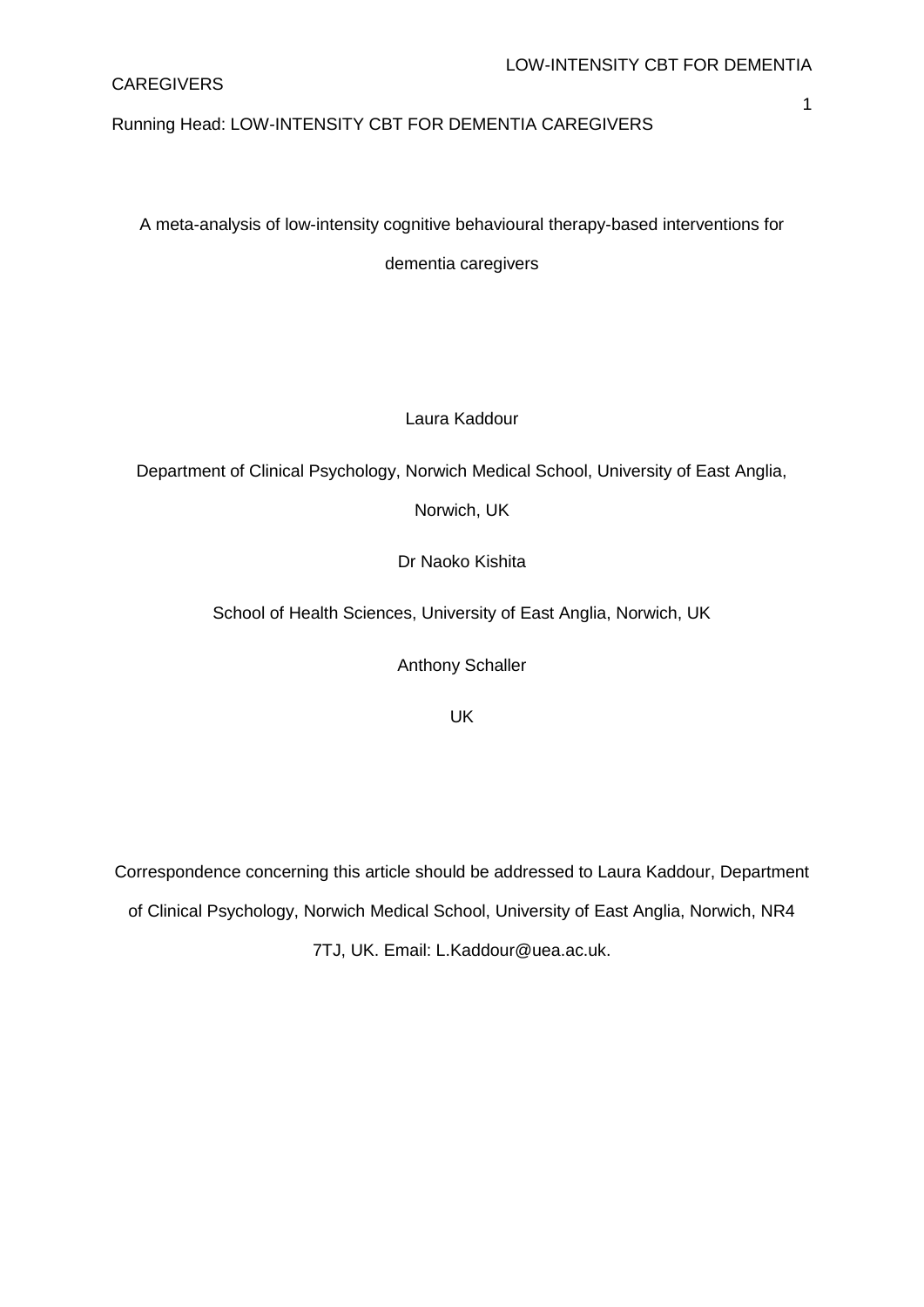### **CAREGIVERS**

#### **Abstract**

**Objectives:** This study aimed to review the effectiveness of low-intensity cognitive behavioural therapy (CBT)-based interventions for informal dementia caregivers, when compared to non-active control conditions.

**Design:** Literature searches were conducted in databases of published (PsycINFO; MEDLINE; CINAHL; Scopus) and unpublished (Open Grey; ISRCTN registry; ClinicalTrials.gov; ProQuest) literature. Individual meta-analyses were conducted for each outcome variable. Pooled intervention effect estimates were calculated as Hedge's *g* using a random-effects model.

**Included studies**: Studies examining the effect of low-intensity CBT-based interventions for informal caregivers for people with any progressive dementia were included. Randomisedcontrolled trials and controlled clinical trials were included.

**Measurements:** Outcomes included the psychological variables of anxiety, depression, burden and distress (defined as stress or strain).

**Results**: A total of five studies reported anxiety outcomes, twelve reported on depression, three reported on burden and six reported distress outcomes. Results demonstrated a significant effect of low-intensity CBT-based interventions in reducing all examined psychological difficulties. Small effects sizes were found for anxiety (*g* = 0.35), depression (*g*   $= 0.27$ ) and distress ( $g = 0.33$ ). A medium effect was found for burden ( $g = 0.53$ ).

**Conclusions**: The results provide initial support for low-intensity CBT-based interventions for dementia caregivers. Clinical implications and research recommendations are explored. Strengths and limitations of the study are discussed.

## **Keywords**

Dementia caregivers; cognitive behavioural therapy; CBT; low-intensity; anxiety; depression; burden; distress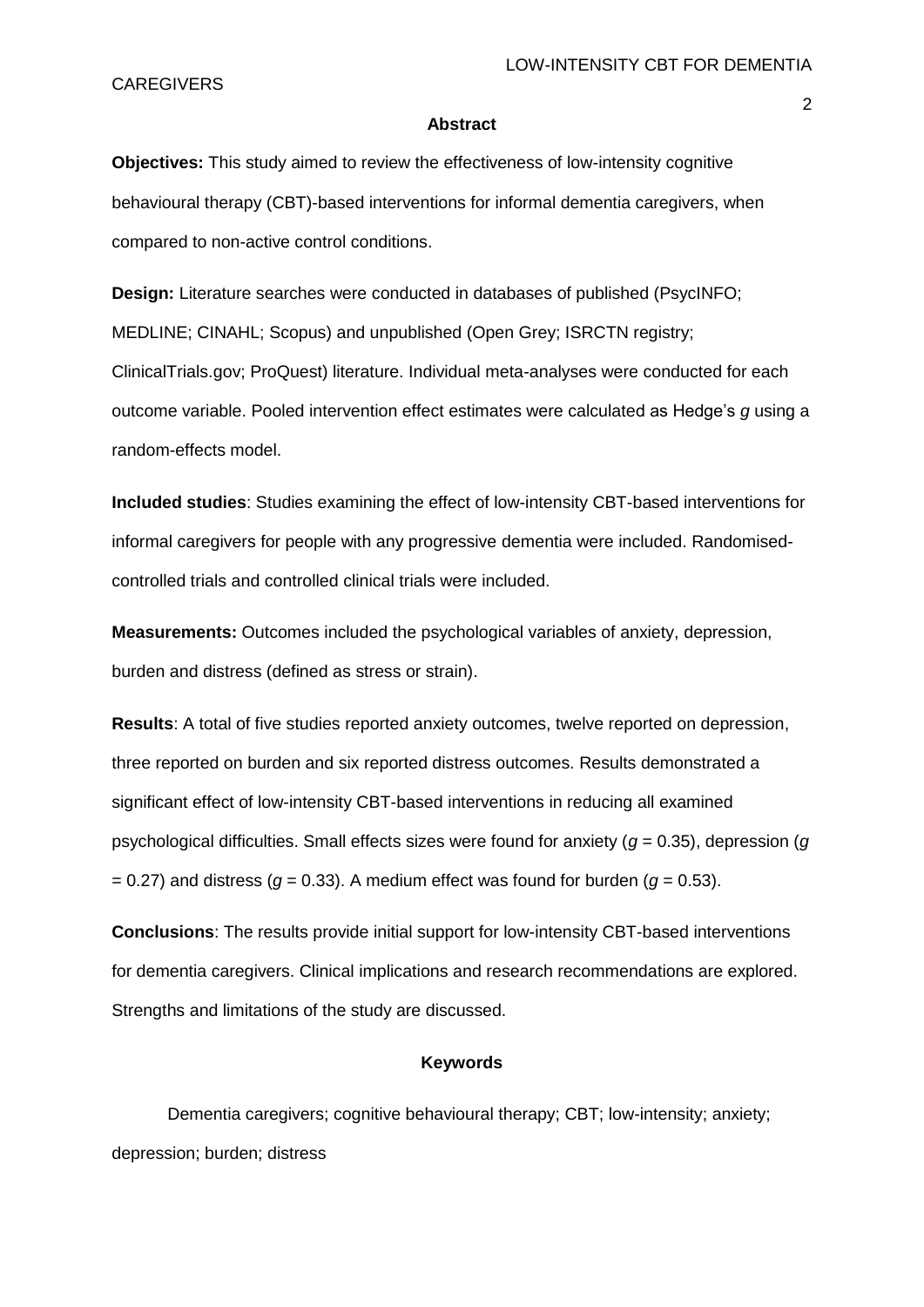**CAREGIVERS** 

#### **Introduction**

Dementia illnesses have a degenerative impact on the neurocognitive abilities of those affected (Knapp *et al.*, 2007). Dementia is associated with significant behavioural changes and is both progressive and incurable (McKeith and Cummings, 2005). As such, the care needs for people with dementia generally increase as the disease progresses (Knapp *et al.*, 2007).

Many people with dementia are cared for by informal caregivers who are often family members (Friedman *et al.*, 2015). Caring for a person with dementia can have a negative impact on the carer's physical, financial, social and psychological wellbeing (Brodaty and Donkin, 2009; Bennett *et al*., 2013). Dementia caregivers (DC) are more likely to experience burden, depression, anxiety and stress compared to both the general population and caregivers for people with other illnesses (Schulz *et al.*, 1995; Bertrand *et al.*, 2006). Furthermore, psychosocial difficulties in DCs have been associated with an increase in care recipients being placed in formal residential care (Brodaty and Donkin, 2009).

This is important given that the global prevalence of dementia was estimated at 35.6 million people in 2010, with a prediction that this number will double every 20 years (Prince *et al.*, 2013). As such it is expected that there will be an increase in the need for informal care. The need for informal care may be greater in less developed countries, where access to formal care is more limited, and in countries with chronically underfunded health and social care systems (Prince *et al.*, 2013; Franca, 2017).

Concordantly, the need to develop effective, low-cost, and accessible interventions for DCs has been recognised by the World Health Organisation (World Health Organisation, 2012). Currently, a variety of DC interventions exist, addressing the wide range of difficulties associated with caregiving. Such interventions include providing education about dementia and caregiving, respite care, general support, psychological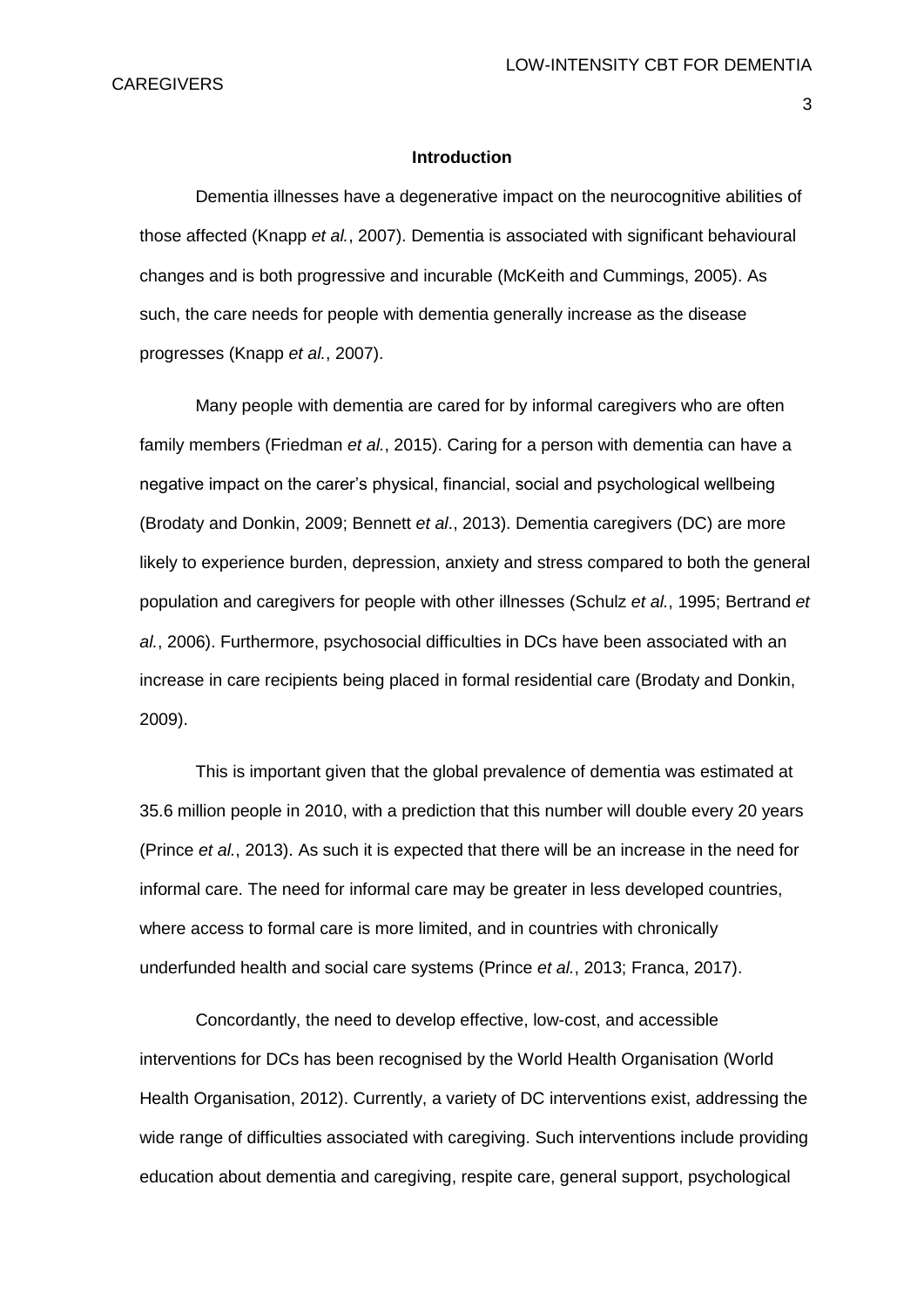## **CAREGIVERS**

interventions and multi-component interventions which may combine aspects of several types of intervention (Pinquart and Sörensen, 2006).

Previous comprehensive reviews of DC interventions suggested that psychoeducational programmes and Cognitive-Behavioural Therapy (CBT) can impact on the wellbeing of DCs, with the latter approach shown to be more effective for psychological difficulties (Pinquart & Sörensen, 2006; Gallagher-Thompson and Coon, 2007; Elvish *et al.*, 2013). CBT is a psychological intervention with growing global empirical support for DCs, particularly with regards to depression outcomes (Kwon *et al.*, 2017). It has been suggested that CBT alters negative caregiving related appraisals, reduces the use of unhelpful coping strategies and encourages caregivers to engage in positive activities (Laidlaw, 2015).

However, CBT can be a resource-intense intervention. Specific higher-education qualifications are usually required to license a therapist to deliver CBT, though the exact requirements are dependent upon the country in which it is being delivered (BABCP, 2012; NACBT, 2016). A recent review conducted by Kwon *et al*. (2017) reported the number of CBT sessions delivered for DCs ranged from 8 to 13 sessions, and such a number of sessions could be described as resource intense when delivered by accredited/licensed therapists. Less developed and poorly funded countries have less access to licensed health professionals, and are therefore less able to provide resourceintense psychological interventions such as high-intensity CBT (World Health Organization, 2014). Conversely, these are the areas which are likely to experience a greater demand for informal care. However, it remains yet to be determined if 'lowerintensity' CBT interventions are effective in reducing the psychological difficulties associated with dementia caregiving.

Low-intensity CBT interventions are those which are based on Cognitive-Behavioural theory and are either not facilitated (e.g. CBT self-help), are facilitated by non-highly qualified facilitators, or are facilitated by highly qualified facilitators for only a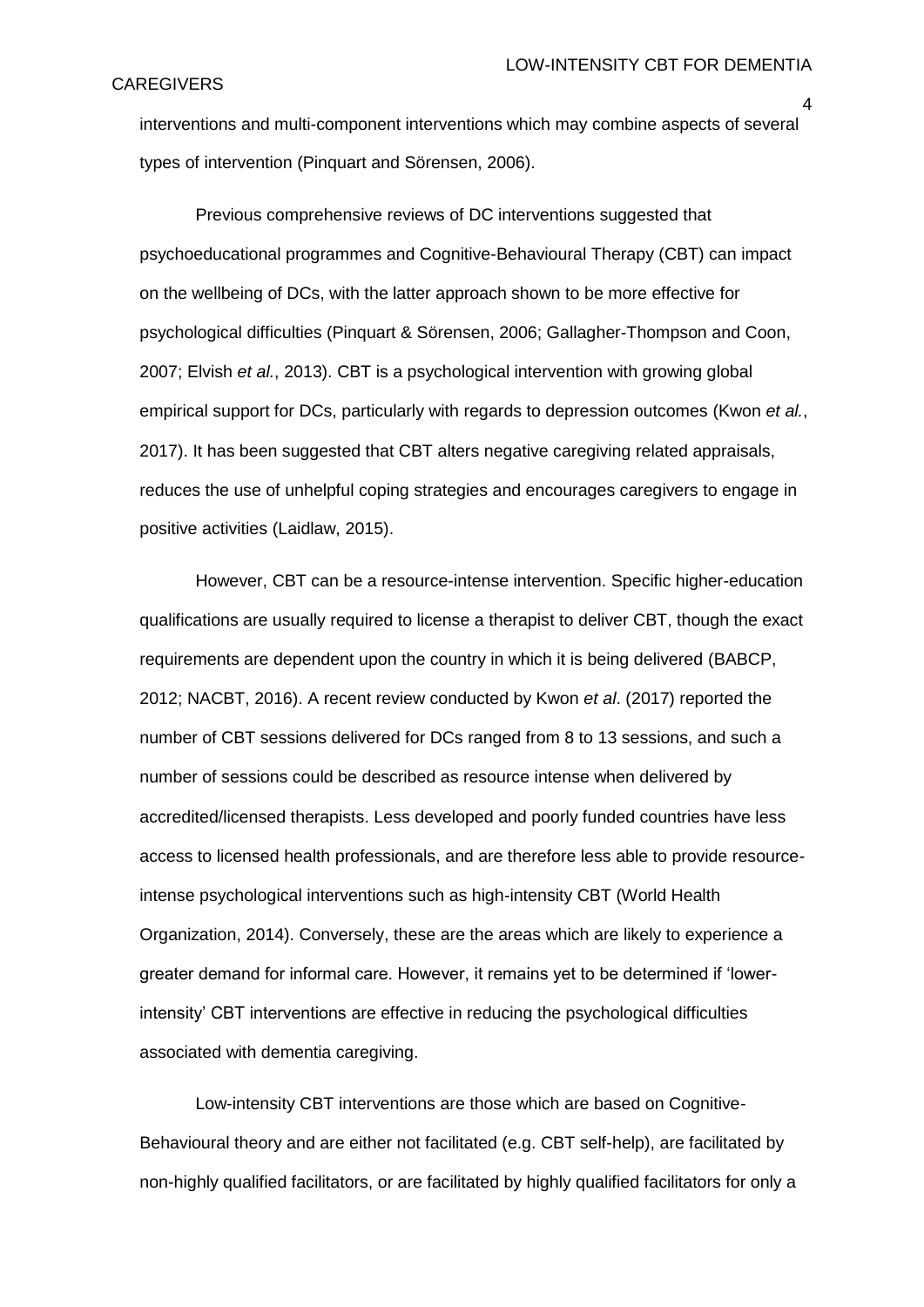## **CAREGIVERS**

short duration (Bennett-Levy *et al.*, 2010). Low-intensity CBT-based interventions have gained support in the United Kingdom as part of a 'stepped-care' model of public health (NICE, 2011). The stepped-care model stipulates that the most effective, yet least resource intensive intervention should first be delivered before 'stepping-up' to a higher level of intensity (Bennett-Levy *et al*., 2010). It not clear if adopting such an approach is beneficial to DCs experiencing psychological difficulties as previous reviews of CBT for DCs do not consider the intensity of interventions.

Given the above mentioned limitations in resources, it is important to assess the effectiveness of low-intensity CBT for DCs on a range of relevant outcomes (Schulz, *et al.*, 2002). Therefore, this study aims to examine the effectiveness of low-intensity CBTbased interventions for DCs on four primary outcomes of anxiety, depression, burden, and distress (defined as perceived stress or strain).

### **Method**

### **Protocol and Registration**

The review protocol was published on the PROSPERO international prospective register of systematic reviews (registration number: CRD42017060105; accessed via www.crd.york.ac.uk/PROSPERO).

## **Search Strategy**

A systematic search of published literature was conducted using the electronic databases PsycINFO, MEDLINE, CINAHL and Scopus. A search of unpublished literature was conducted to address potential publication bias, using Open Grey, ProQuest. the ISRCTN registry and ClinicalTrials.gov. Reference lists of key review papers were hand searched. Key search terms included (a) dementia, (b) caregivers, (c) CBT-based therapy, (d) clinical trials, and related terms. Terms and limits were adapted to each source (see appendix A1 published as supplementary material online attached to the electronic version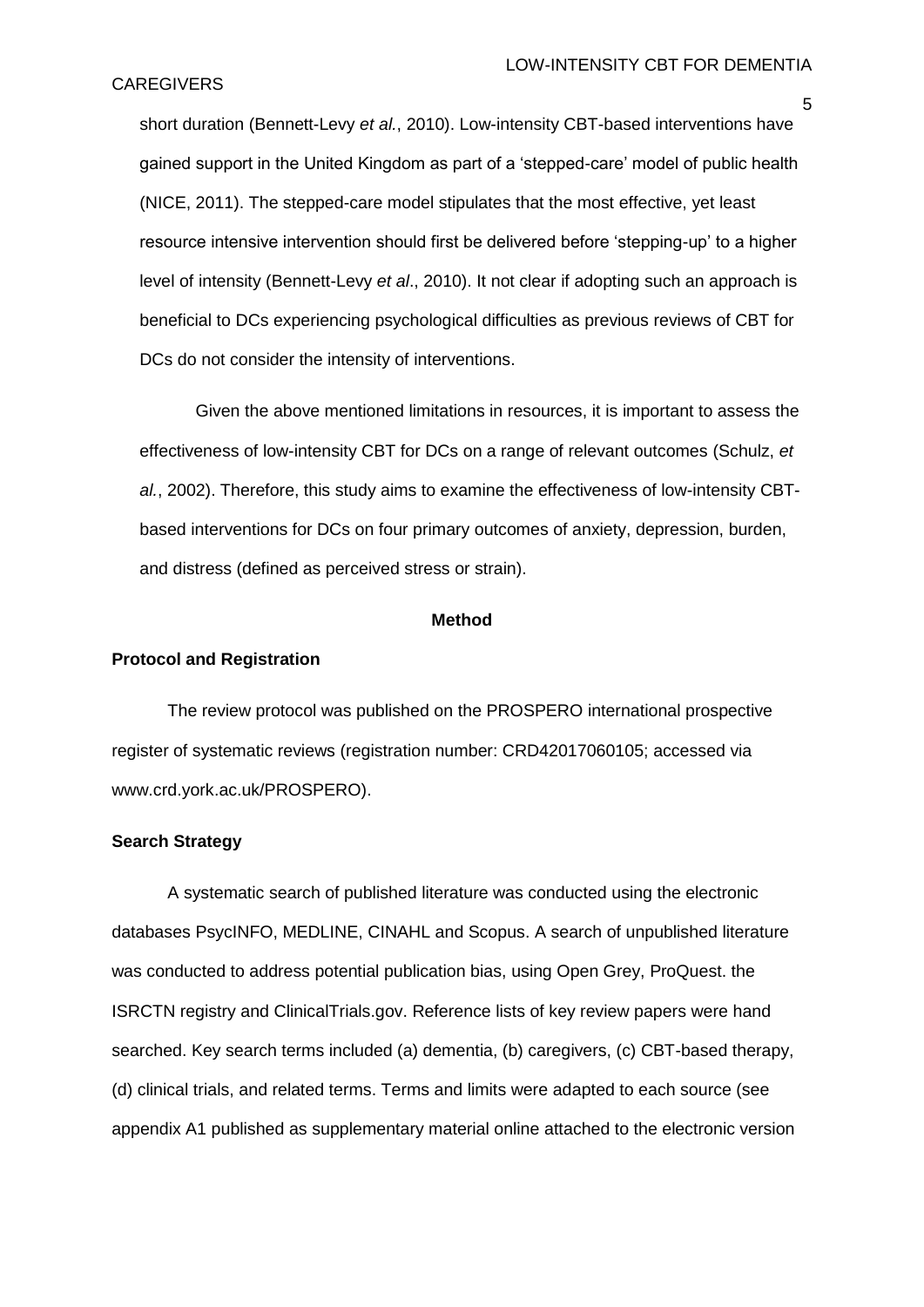#### CAREGIVERS

of this paper at https://www.cambridge.org/core/journals/international-psychogeriatrics). Sources were searched from the date of database inception to July 1<sup>st</sup> 2017.

## **Eligibility Criteria**

Articles were eligible if the following criteria were met: (a) Participants were informal adult caregivers for a person with an organic progressive dementia illness. (b) The intervention was based on CBT theory or techniques (Beck, 1979). For example, problem solving, thought challenging, behavioural activation, graded exposure etc. (Beck, 2011). Eligible CBT-based interventions included CBT psychoeducation, CBT therapy, multicomponent CBT-based interventions and third-wave CBT interventions, such as Acceptance and Commitment Therapy. (c) The intervention was low-intensity, as based on a public health stepped-care model for anxiety and depression, and existing review literature on low-intensity interventions, due to a lack of a universal definition (NICE, 2009, 2011a, 2011b; Richards *et al*., 2010; Rodgers *et al.*, 2012).This was defined as interventions delivered by facilitators locally licensed/accredited to practice CBT independently, lasting no more than six hours; interventions delivered by facilitators who are not licensed/accredited to practice CBT independently, lasting any duration; and self-help interventions. Interventions with mixed accredited/licensed and non-accredited/licensed facilitators were included if the accredited/licensed facilitation did not exceed 6 hours. (d) The study reported outcomes for at least one of the four outcomes of interest: anxiety, depression, burden and distress. Distress was defined as perceived stress or strain, as described by Cohen (1983), and burden followed the description provided by Zarit (1980). (e) The study was a randomized controlled trial (RCT) or controlled clinical trial (CCT) using a waitlist, treatment as usual, placebo, or non-active intervention comparison group. Non-active interventions were defined as: (i) Interventions which are expected to have no effect on the outcome variables, based on prior research or theory. (ii) Interventions designed to be similar to treatment as usual. (iii) Interventions which match the treatment intervention in all aspects except for the expected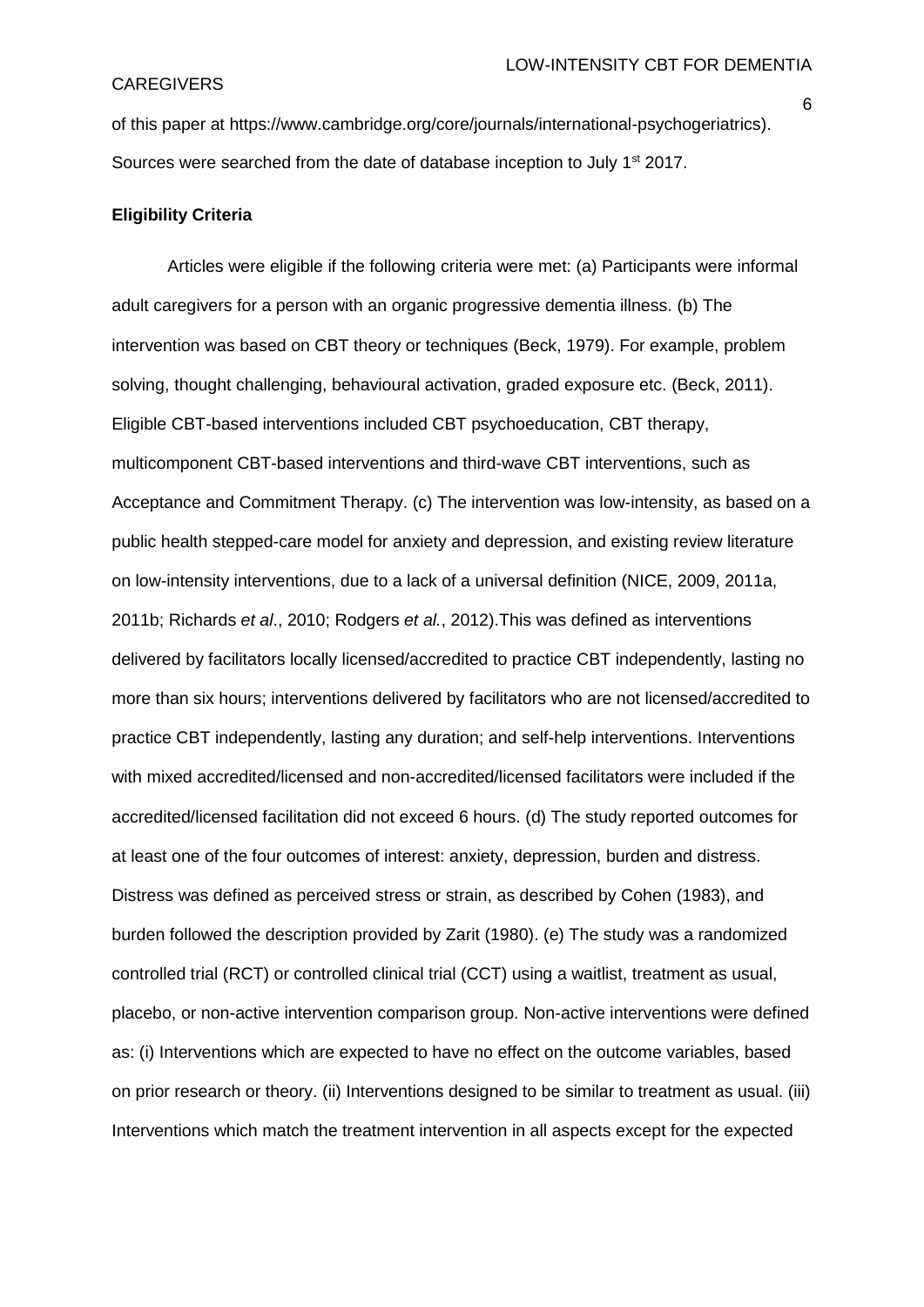#### CAREGIVERS

CBT based active component, which must be replaced by a known non-active component (Karlsson and Bergmark, 2015).

## **Study Selection**

The primary reviewer (LK) identified potentially relevant articles found in the search based on the abstracts. Duplicates were excluded and full reports of the remaining articles were obtained and assessed for eligibility by LK and the secondary reviewer (NK). Discrepancies were discussed and resolved, and a third reviewer was available for consultation if unresolved. Additional information was requested from authors of 27 articles where information was insufficient to determine eligibility. Missing information related to intervention intensity and frequently included facilitator profession/qualification level. Articles were subsequently excluded if additional information was not provided prior to data extraction (Figure 1).

### **Quality Assessment & Risk of Bias**

The quality and risk of bias of eligible studies was assessed using the RCT Psychotherapy Quality Rating Scale (RCT PQRS) which was adapted to reflect important qualities for low-intensity DC intervention RCTs (Kocsis *et al.*, 2010). The scale rates the quality of studies based on the description of participants, definition and delivery of the intervention, outcome measures, data analysis, intervention assignment and overall study quality. Consideration of selection, detection, and attrition bias are included within these areas. The adapted RCT PQRS was a 27 item electronic spreadsheet scale, items relating to facilitation were omitted for self-help interventions. The scale included the addition of participant items relating to both the caregiver and cared for person, and an additional outcome item assessing the inclusion of measures of social acceptability and social validity as recommended by Schulz *et al*. (2002). The completed scale provided a quality percentage score and one of seven qualitative classification descriptors ranging from exceptionally poor to exceptionally good. Studies which were rated as 'very poor' (16 to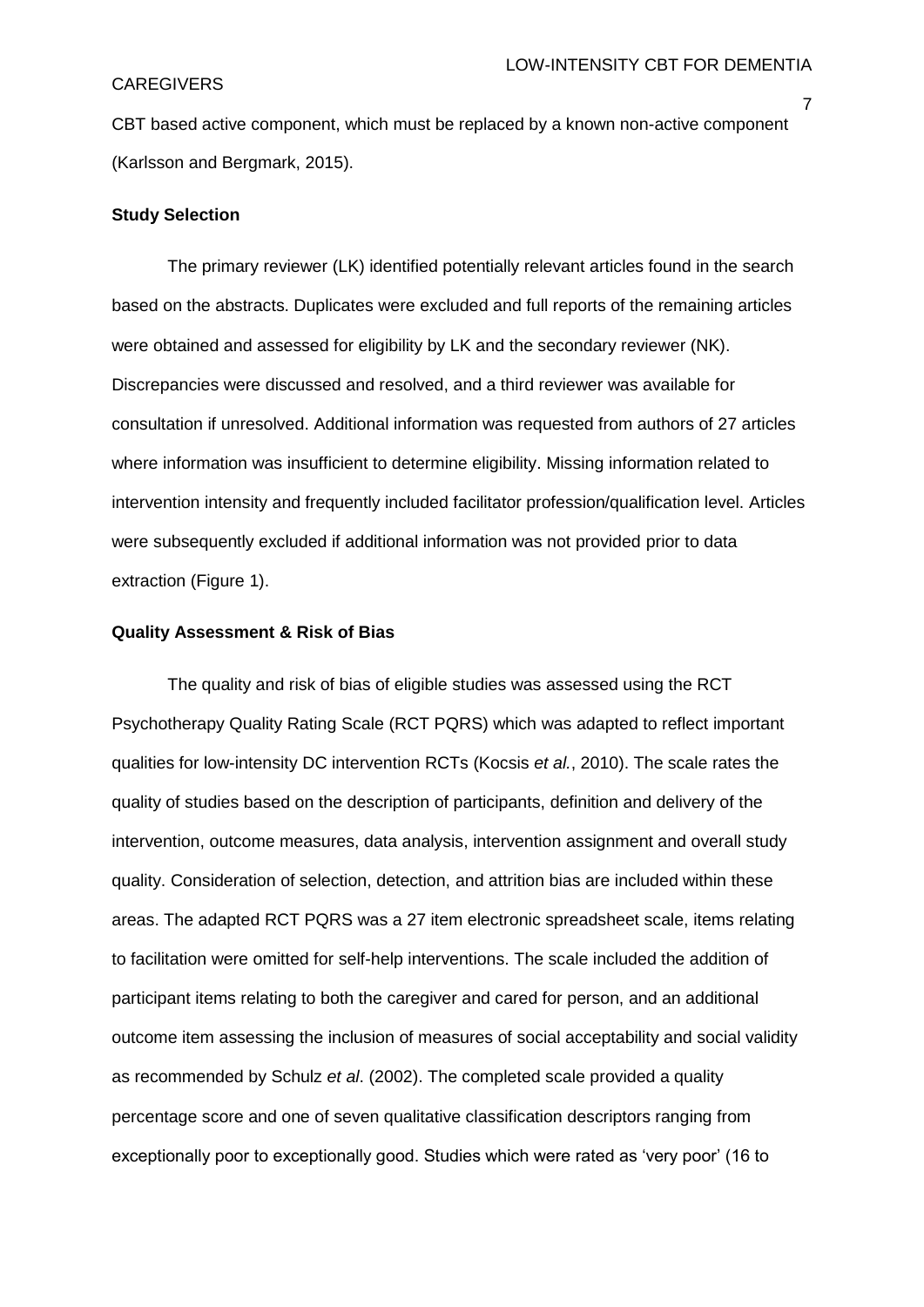### CAREGIVERS

29%) or 'exceptionally poor' (≤15%) were excluded. The adapted RCT PQRS was piloted by LK and NK. The scale was then completed independently for all included studies by LK and an additional reviewer (AS), and any discrepancies were discussed and resolved. Unresolved discrepancies were discussed with the third reviewer (NK) and resolved.

#### **Data Extraction**

An electronic data extraction form was used to extract study characteristics, participant information, intervention and control group characteristics and continuous outcome data, as per Cochrane guidelines (Higgins and Green, 2011). The data extraction form was piloted by LK and NK. Data was then extracted independently by LK and AS, and any discrepancies were discussed and referred to NK if not resolved. Missing outcome data was sought from authors and studies were excluded from quantitative analysis if data was not obtained. Five studies had missing data, two of which were subsequently excluded due to being unable to obtain data from authors (Figure 1).

### **Statistical Analysis**

Statistical analyses were performed using Comprehensive Meta-Analysis software (Biostat Inc., 2014). The analyses used pre and post means (M), standard deviations (SD), and participant numbers (N) for intervention and control groups for each study. Data from studies with multiple eligible intervention conditions were treated as individual studies when independent control groups were used (Borenstein *et al.*, 2009). Studies containing multiple eligible intervention conditions that were compared to a single control group were merged to create a composite study to address statistical dependence (Scammacca *et al*., 2014). Composite data was derived by calculating an overall M across intervention conditions, and a composite SD was determined using a reverse analysis of variance method (Borenstein *et al*., 2009).

Separate meta-analyses were conducted for each of the four primary outcome variables. The Standardised Mean Difference (SMD) was calculated as Hedges' *g* for study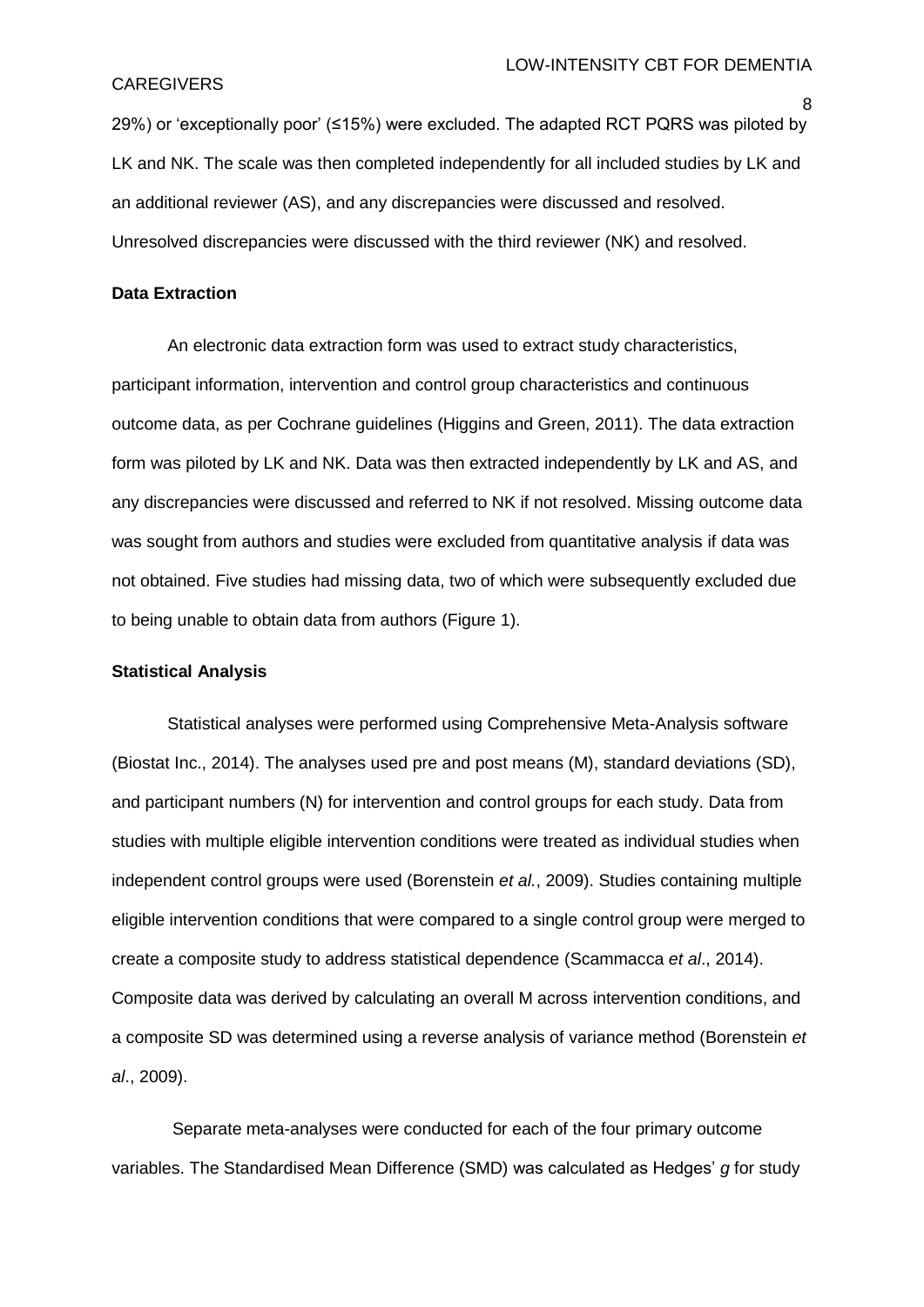#### CAREGIVERS

outcomes to allow for the use of different instruments across studies (Higgins and Green, 2011). The pooled intervention effect estimate was calculated using a random-effects model, as this is most appropriate model when there is expected variation in intervention characteristics (Borenstein et al., 2009; Higgins and Green, 2011; Cuijpers, 2016).

Heterogeneity was examined visually using a forest plot and outliers removed in sensitivity analysis. The  $\beta$  statistic was calculated, which shows the percentage of the total variance which can be explained by heterogeneity (Cuijpers, 2016). Where there was evidence of heterogeneity of the treatment effect, subgroup analyses were conducted using intervention facilitation type (e.g. self-help, facilitated), delivery format (e.g. group, individual), delivery method (e.g. computerised, face-to-face), and intervention approach (e.g. CBT psychoeducation, CBT multi-component) as moderators. A random effects metaregression was planned to explore facilitator contact hours as a predictor of effect size.

Additional sensitivity analysis was conducted by excluding studies which appeared to meet the inclusion criteria but somewhat arbitrary or unclear compared to other included studies. Publication bias was explored visually using a funnel plot, and Orwin's Fail-safe N was calculated (Orwin, 1983; Borenstein *et al*., 2009). The 'trim and fill' method was applied to estimate effects sizes after bias had been taken into account (Duval *et al.*, 2000).

#### **Results**

#### **Study Selection**

The search resulted in 12 eligible articles, with one article containing two eligible studies (Gallagher-Thompson *et al.*, 2008), and another containing two eligible interventions using the same control group (Steffen, 2000). This resulted in a total of 14 eligible studies as presented in Figure 1. For the purposes of data analysis, the studies within Gallagher-Thompson *et al*. (2008) were treated as individual studies (Gallagher-Thompson *et al.,* 2008a; 2008b). The intervention groups contained within Steffen (2000) were treated as individual studies for descriptive purposes (Steffen, 2000a; 2000b), however outcome data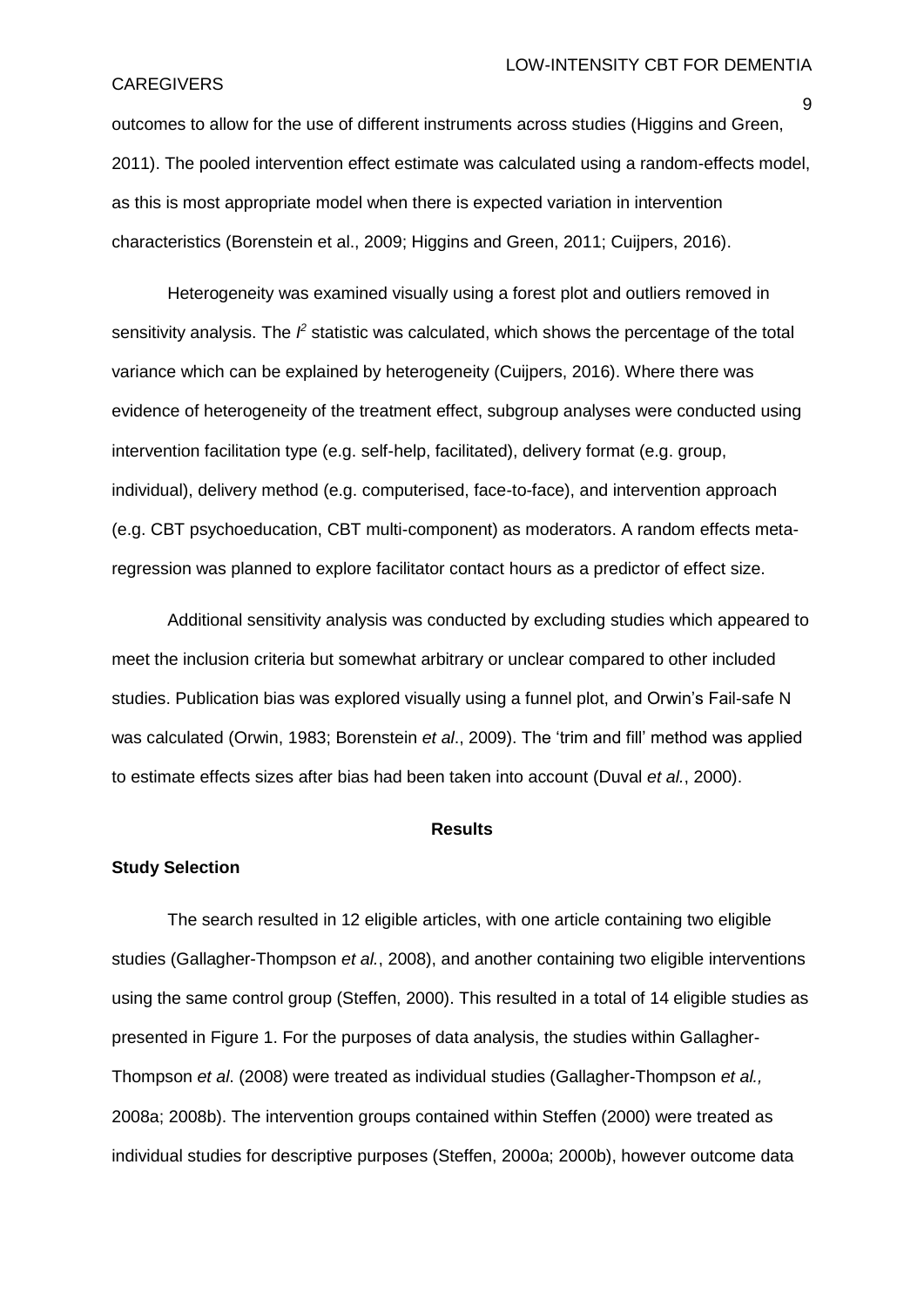## CAREGIVERS

from both intervention groups was merged to form composite scores for the purposes of quantitative analysis, due the use of a single control group (Borenstein *et al*., 2009).

## **Study Characteristics**

Participant characteristics are summarised in Table 1. A total of 1131 participants were included in the analysis (602 intervention, 529 control), with mean ages ranging from 46.9 to 65.5 years. The majority were female spousal caregivers of people with any dementia or Alzheimer's disease. All samples were from developed countries, based on the Human Development Index (United Nations Development Programme, 2016).

Intervention characteristics are summarised in Table 2. The majority of studies delivered multi-component CBT-based interventions, combining CBT techniques with other non-CBT techniques (e.g. 'identifying local resources' education) (Chang, 1999; Beauchamp *et al.*, 2005; Gallagher-Thompson *et al.*, 2008a; 2008b; Tremont *et al.*, 2008; Au *et al.*, 2010; Villareal-Reyna *et al.*, 2012; Dowling *et al.*, 2013; Kajiyama *et al.*, 2013; Blom *et al.*, 2015; Steffen and Gant, 2016). A minority of studies delivered interventions using only CBT-based techniques (Steffen, 2000a; 2000b; Chiu *et al*. 2015). There were no passive CBT-based psychoeducation only interventions, as all interventions contained active components, and no third-wave CBT-based interventions. One study identified as a CBT-based multicomponent intervention was selected for removal in sensitivity analysis due a minority of CBT-based components identified within the intervention (Dowling, *et al*., 2013).

Nine studies delivered individual interventions (Chang 1999; Steffen, 2000a; Beauchamp *et al*., 2005; Tremont *et al*., 2008; Dowling, *et al*., 2013; Kajiyama *et al*., 2013; Blom *et al*., 2015; Chui *et al*., 2015; Steffen and Grant, 2016) and five used a group method (Steffen, 2000b; Gallagher-Thompson *et al*., 2008a; 2008b; Au *et al*., 2010; Villareal-Reyna *et al*., 2012).

Delivery methods were wide ranging and included face-to face (Gallagher-Thompson *et al*. 2008a; 2008b; Villareal-Reyna *et al*., 2012; Au *et al*., 2015; Chui *et al*. 2015), face-to-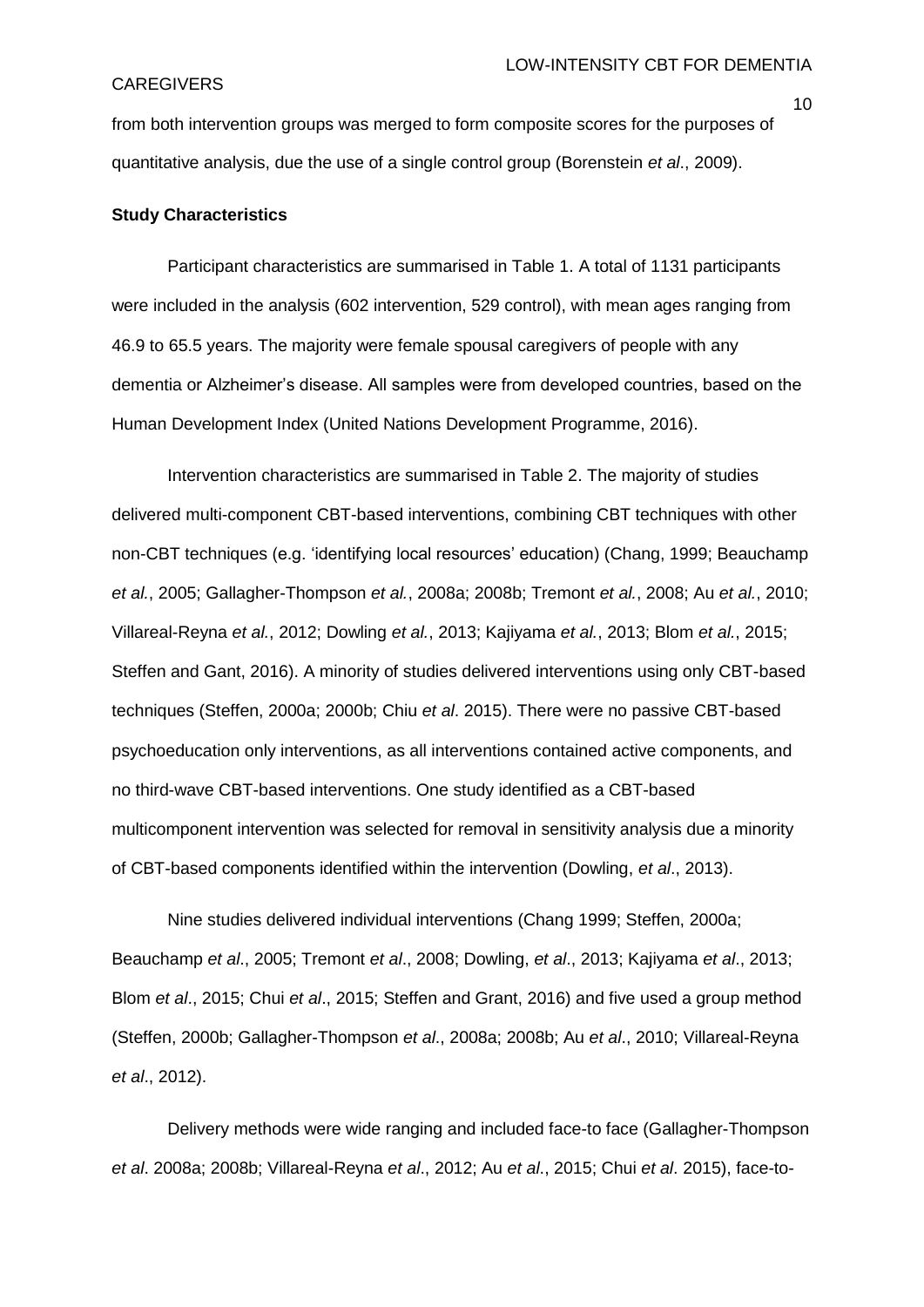#### CAREGIVERS

face and video (Steffen, 2000a), face-to-face and videoconference (Dowling *et al*., 2013), telephone (Tremont *et al*., 2008), telephone and video (Chang, 1999; Steffen, 2000b), telephone, video and bibliotherapy (Steffen and Grant, 2016), computerised (Beauchamp *et al.*, 2005; Blom *et al*., 2015), and computerised and bibliotherapy (Kajiyama *et al*., 2013). Nine studies were facilitated by non-CBT licensed facilitators (Chang, 1999; Steffen 2000a; 2000b; Gallagher-Thompson *et al*. 2008a; 2008b; Tremont *et al*., 2008; Au *et al*., 2012; Villareal-Reyna *et al*., 2012; Chui, 2015), two used mixed licensed and non-licensed facilitators (Dowling *et al*., 2013; Steffen and Grant, 2016), one used licensed facilitators (Blom *et al*., 2015) and two studies were non-facilitated self-help interventions (Beauchamp *et al*., 2005; Kajiyama *et al*. 2013). The total facilitator contact time ranged from 0 to 26 hours.

Control groups included non-active interventions (Chang, 1999; Gallagher-Thompson *et al*. 2008a; 2008b; Villareal-Reyna *et al*., 2012; Dowling *et al*., 2013; Kajiyama *et al*., 2013; Blom *et al*., 2015), waitlist controls (Steffen, 2000a; 2000b; Beauchamp *et al.*, 2005; Au *et al*. 2010), and treatment as usual (Tremont *et al.*, 2008*;* Chui *et al.*, 2015; Steffen and Gant, 2016). Control and intervention group content overviews are provided in Table 3.

Of the 14 studies, five included anxiety outcomes (Chang, 1999; Beauchamp *et al*., 2005; Villareal-Reyna *et al*., 2012; Blom *et al*., 2015; Steffen and Grant, 2016), 12 included depression outcomes (Chang, 1999; Steffen, 2000a; 2000b; Beauchamp *et al*., 2005; Gallagher-Thompson *et al*. 2008a; 2008b; Tremont *et al*., 2008; Au *et al*., 2012; Dowling *et al.*, 2013; Kajiyama *et al*., 2013; Blom *et al*., 2015; Steffen and Grant, 2016) three included burden outcomes (Tremont *et al*., 2008; Dowling *et al*., 2013; Chiu *et al*., 2015) and six included distress as an outcome (Beauchamp *et al*., 2005; Gallagher-Thompson *et al*., 2008a; 2008b; Dowling *et al*., 2013; Kajiyama *et al*., 2013; Chiu *et al*., 2015).

#### **Study Quality and Risk of Bias**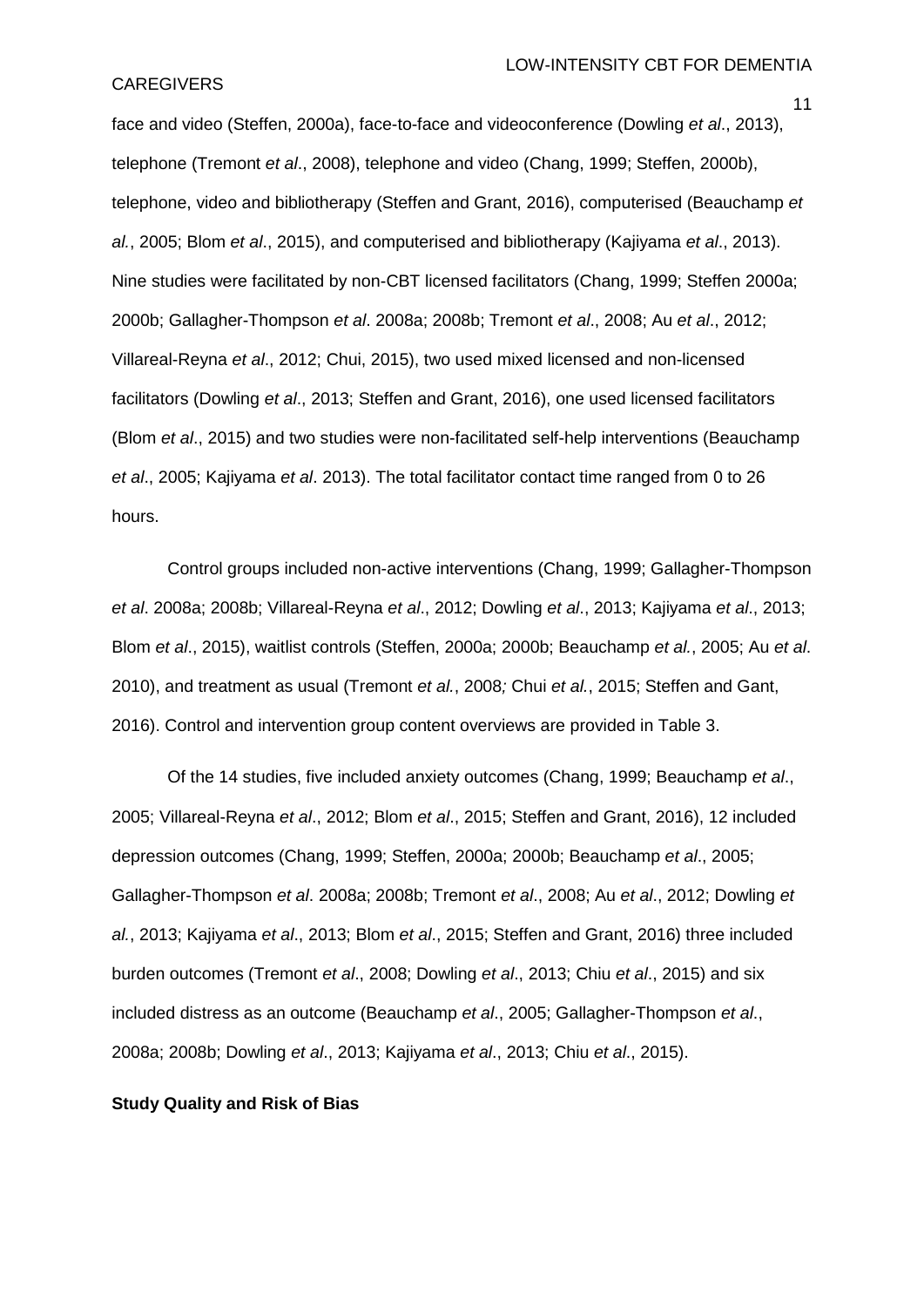## CAREGIVERS

The quality of included studies presented in Table 4 ranged from 'moderately poor' to 'moderately good'. Four studies were rated as 'moderately poor' (Chang, 1999; Beauchamp *et al*., 2005; Au *et al.*, 2010; Dowling *et al*., 2013), eight were rated as 'average' (Steffen 2000a; 2000b; Gallagher-Thompson *et al*., 2008a; 2008b; Tremont *et al*., 2008; Villareal-Reyna *et al*., 2012; Blom *et al*., 2015; Chiu *et al*., 2015), and two were rated as 'moderately good' (Kajiyama *et al.*, 2013; Steffen and Grant, 2016).

There were few large scale RCTs and the majority of studies were pilot or feasibility RCTs (Steffen, 2000a; 2000b; Tremont *et al*., 2008; Au *et al*., 2012; Villareal-Reyna *et al*., 2012; Dowling *et al*., 2013; Chiu *et al*., 2015; Steffen and Grant 2016).

Furthermore, few studies reported follow-up data. Three studies reported follow-up data at one-month post intervention completion (Chang, 1999; Villareal-Reyna *et al*., 2012; Dowling *et al*., 2013), two reported two-month follow-up outcomes (Gallagher-Thompson *et al.*, 2008a; 2008b) and only one reported six-month follow-up data (Steffen and Grant, 2016) Therefore, it was only possible to calculate pre-post effects sizes, and not follow-up effects sizes.

#### **Effect of Low-intensity CBT-based Interventions on Anxiety**

Five studies evaluated the effect of a low-intensity CBT-based intervention on anxiety (Chang 1999; Beauchamp *et al*., 2005; Villareal-Reyna *et al*., 2012; Blom *et al*., 2015; Steffen and Grant, 2016). All studies used differing tools to measure anxiety, including the state subscale of the State-Trait Anxiety Inventory (STAI-S) (Spielberger *et al*., 1970; Beauchamp *et al.*, 2005), the anxiety subscales of the Hospital Anxiety and Depression Scale (HADS-A) (Zigmond and Snaith, 1983; Blom *et al*., 2015), the Brief Symptom Inventory (BSI) (Derogatis, 1993; Chang, 1999) and the Multiple Affect Adjective Check-list Revised (MAACL-R-A) (Lubin and Zuckerman, 1985; Steffen and Gant, 2016), and the Inventory of State Anxiety (ISA) (Spielberger and Diaz-Guerrero, 2002; Villareal-Reyna et al., 2012).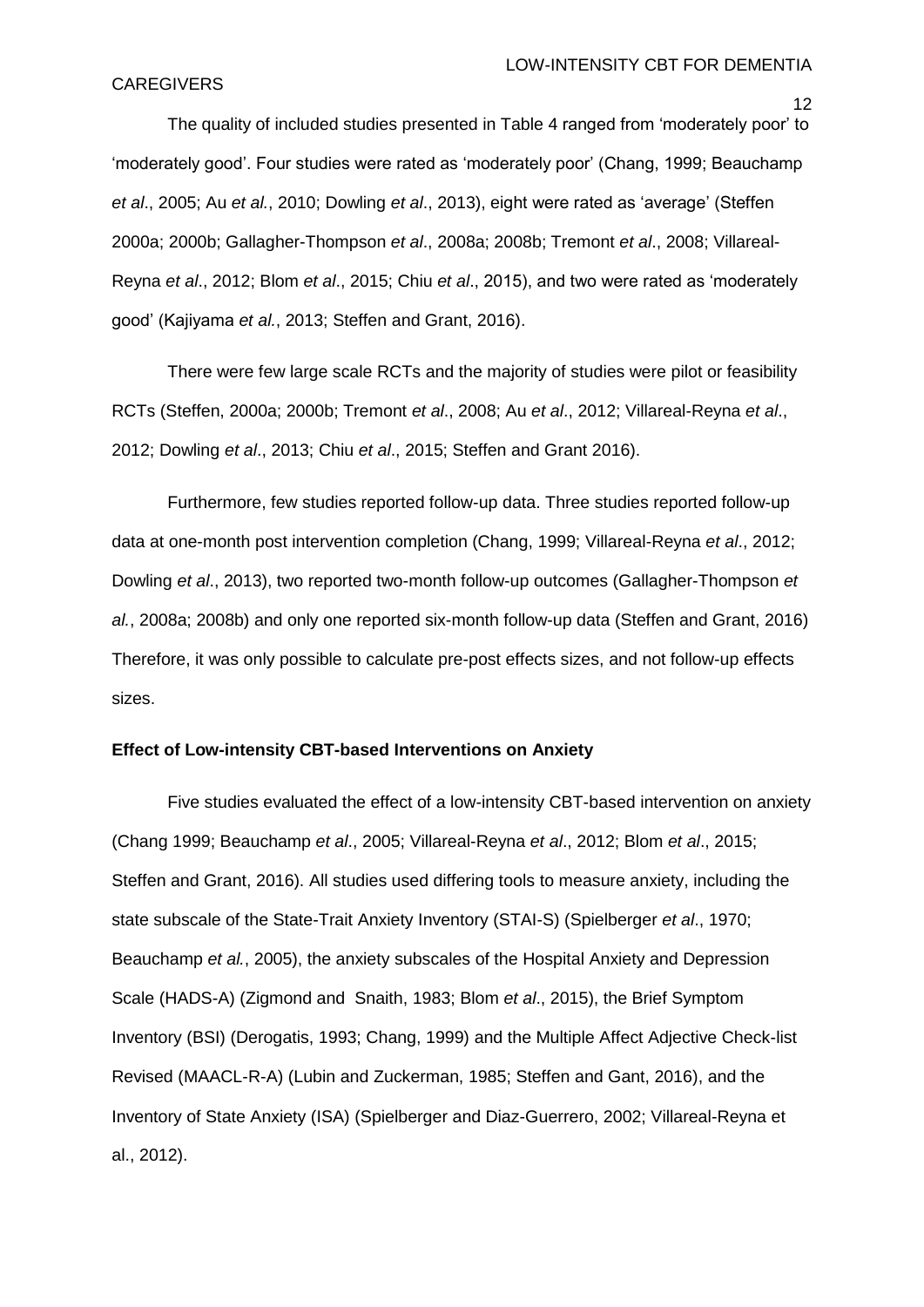#### **CAREGIVERS**

The individual study effects sizes as Hedge's *g* ranged from 0.25 (95% CI -0.23 to 0.73, *p*=0.31) to 2.74 (95% CI 1.62 to 3.86, *p*<0.01). In meta-analysis, there was a significant reduction of anxiety yielding a pooled effect size of 0.58 (95% CI 0.17 to 0.97, *p*<0.01) (see appendix A2 published as supplementary material online attached to the electronic version of this paper at https://www.cambridge.org/core/journals/international-psychogeriatrics). Statistically significant heterogeneity was found between studies ( $\ell$ =78.82% p<0.01), and examination of the forest plot identified Villareal-Reyna *et al*. (2012) as an outlier. Exclusion of Villareal-Reyna *et al*. (2012) yielded a pooled effect size of 0.35 (95% CI 0.20 to 0.50, *p*<0.01), with no statistically significant heterogeneity (*I <sup>2</sup>*=0.00% *p*<0.62). Visual inspection of the funnel plot did not reveal publication bias (see appendix A3 published as supplementary material online attached to the electronic version of this paper at https://www.cambridge.org/core/journals/international-psychogeriatrics). Duval and Tweedie's (2000) trim and fill method did not impute any additional studies. Orwin's (1983) fail-safe N calculated 137 missing studies would be required to reduce Hedge's *g* to under 0.01.

## **Effect of Low-intensity CBT-based Interventions on** D**epression**

Twelve studies evaluated the effect of a low-intensity CBT-based intervention on depression. Six studies used the Center for Epidemiological Studies Depression Scale (CES-D) (Gallagher-Thompson *et al*., 2008a; 2008b; Au *et al*., 2010; Dowling *et al*., 2013; Kajiyama *et al*., 2013; Blom *et al.* 2015), three used the Beck Depression Inventory (BDI) (Steffen, 2000a; 2000b; Beauchamp *et al*., 2005), one used the BDI-II (Steffen and Grant, 2016), one used the Depression subscale of the Brief Symptom Inventory (BSI-D) (Chang, 1999), and one used the Geriatric Depression Scale (GDS) (Tremont *et al*., 2008).

Data from Steffen (2000a) and Steffen (2000b) was analysed as a single composite study (Steffen, 2000), as described above, yielding a total of eleven studies used in the analysis. The individual study effects sizes as Hedge's *g* ranged from 0.17 (95% CI -0.24 to 0.59, *p*=0.41) to 0.74 (95% CI -0.05 to 1.54, *p*=0.07). In meta-analysis, there was a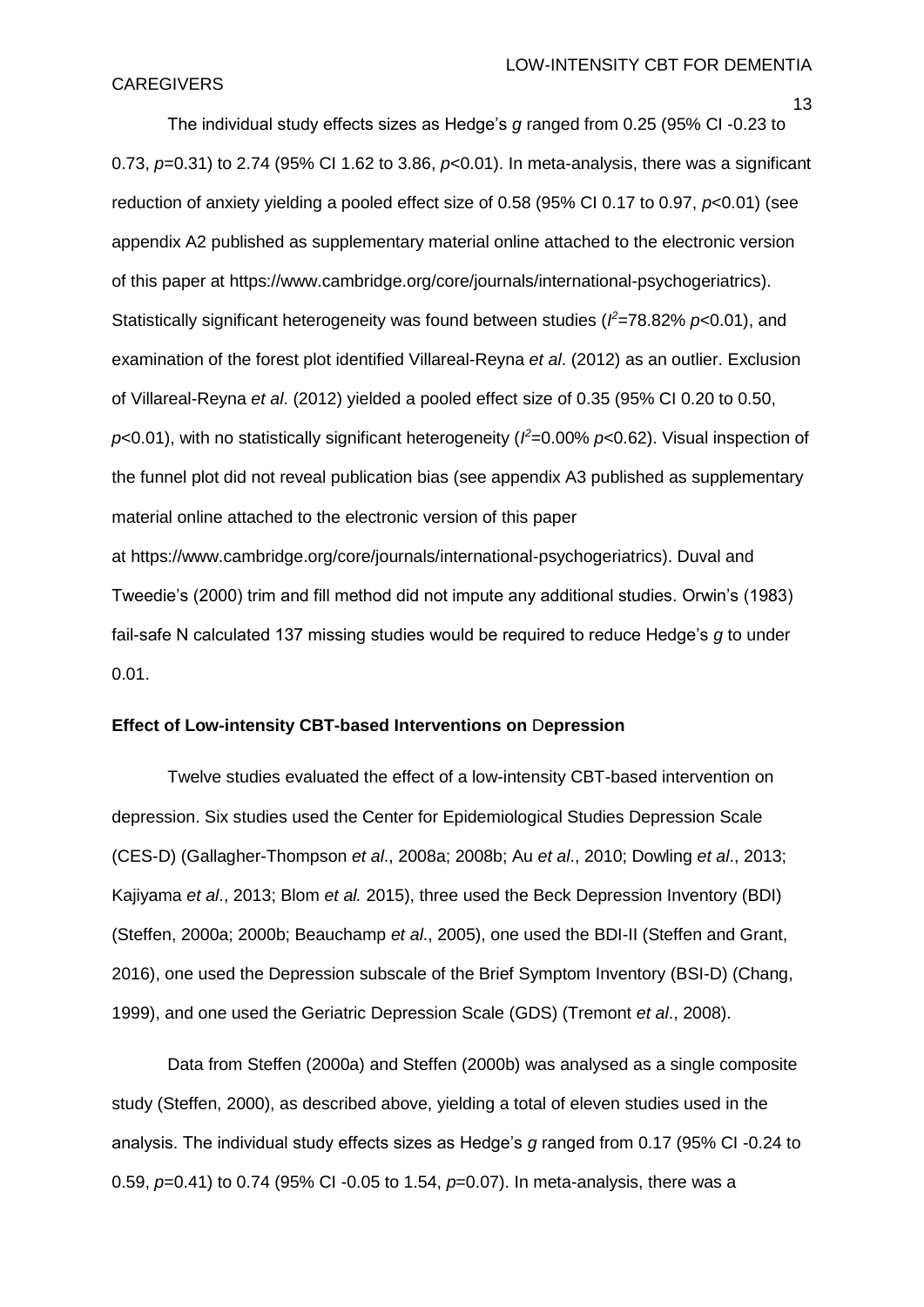## CAREGIVERS

significant reduction of depression. The pooled effect size was 0.27 (95% CI 0.15 to 0.39, *p*<0.01) (see appendix A2 published as supplementary material online attached to the electronic version of this paper at https://www.cambridge.org/core/journals/internationalpsychogeriatrics). The exclusion of Dowling *et al*. (2013) in sensitivity analysis did not alter the overall effect size (*g*=0.27, 95% CI 0.15 to 0.40, *p*>0.01) and hence it was not removed. There was no statistically significant heterogeneity found between studies ( $l^2$ =0%  $p$ =0.98).

Visual inspection of the funnel plot suggested possible publication bias (Appendix L). Duval and Tweedie's (2000) trim and fill method imputed one study estimating an adjusted Hedge's *g* of 0.26 (95% CI 0.14 to 0.38). Orwin's (1983) fail-safe N calculated 283 missing studies would be required to reduce Hedge's *g* to under 0.01.

## **Effect of Low-intensity CBT-based Interventions on Burden**

Three studies evaluated the effect of a low-intensity CBT-based intervention on burden (Tremont *et al*., 2008; Dowling *et al*., 2013; Chiu *et al*., 2015), using the Zarit Burden Interview (ZBI) (Zarit *et al*., 1980). The individual study effects sizes as Hedge's *g* ranged from 0.32 (95% CI -0.21 to 0.85, *p*=0.24) to 0.84 (95% CI 0.15 to 1.54, *p*=0.02). In metaanalysis, there was a significant reduction of burden as measured by the ZBI. The pooled effect size was 0.53 (95% CI 0.16 to 0.90, *p*=0.01) (see appendix A2 published as supplementary material online attached to the electronic version of this paper at https://www.cambridge.org/core/journals/international-psychogeriatrics). The exclusion of Dowling *et al*. (2013) in sensitivity analysis did not alter the overall effect size (*g*=0.53, 95% CI 0.02 to 1.03,  $p=0.04$ ) and hence it was not removed. There was no statistically significant heterogeneity found between studies ( $l^2$ =0% *p*=0.49).

Visual inspection of the funnel plot suggested possible publication bias (see appendix A3 published as supplementary material online attached to the electronic version of this paper at https://www.cambridge.org/core/journals/international-psychogeriatrics). Duval and Tweedie's (2000) trim and fill method imputed two studies estimating an adjusted Hedge's g

14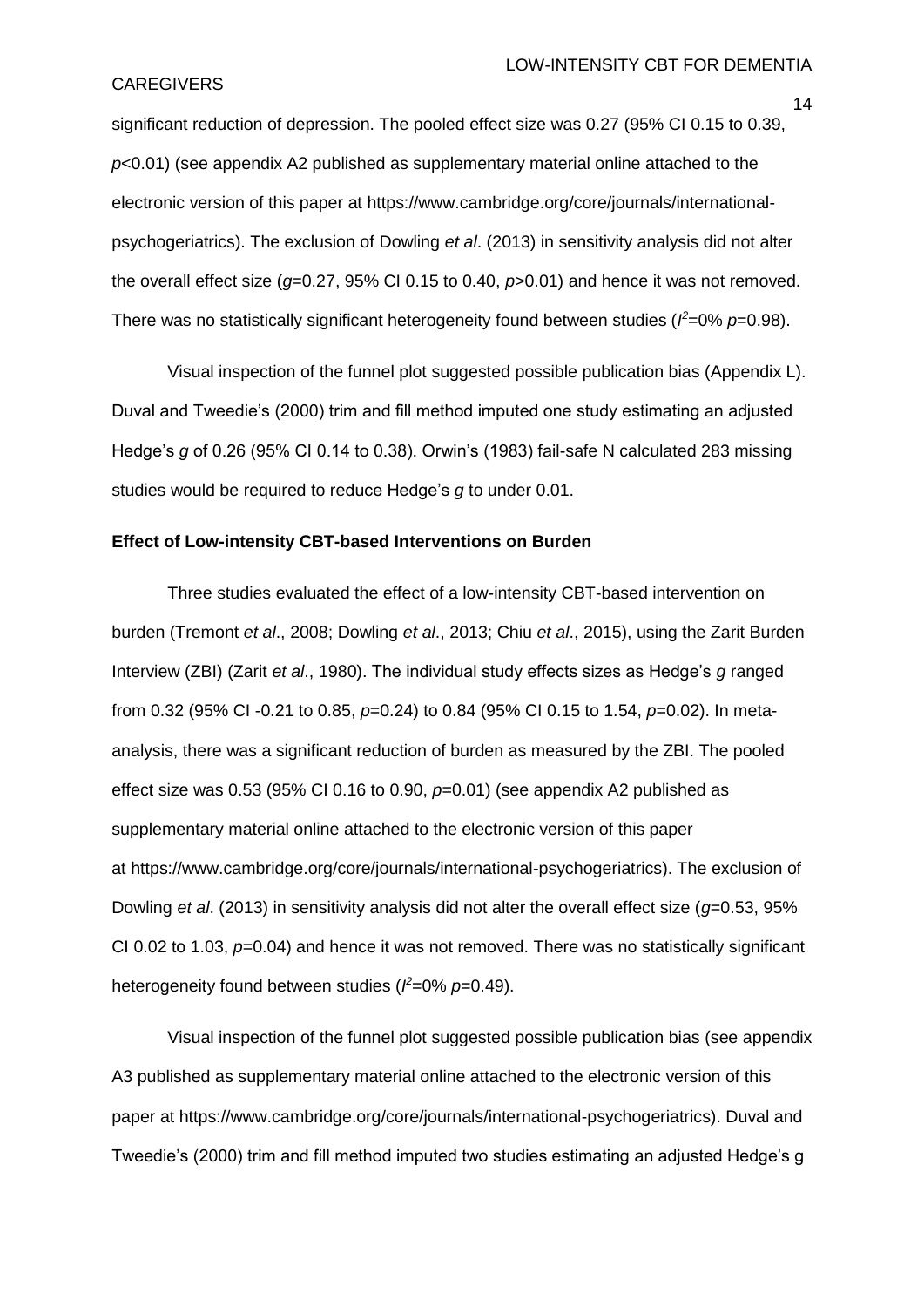#### CAREGIVERS

of 0.32 (95% CI -0.04 to 0.67). Orwin's (1983) fail-safe N calculated 156 missing studies would be required to reduce Hedge's g to under 0.01.

## **Effect of Low-intensity CBT-based Interventions on Distress**

Five studies evaluated the effect of a low-intensity CBT-based intervention on distress (Beauchamp *et al*., 2005; Gallagher-Thompson *et al*., 2008a; 2008b; Chiu *et al*., 2015; Dowling *et al*., 2013). The Caregiver Strain Instrument (CSI) (Bass *et al.*, 1998) was used by Beauchamp *et al*. (2005). All other studies used the Perceived Stress Scale (PSS) (Cohen and Williamson, 1988; Gallagher-Thompson *et al*., 2008a; 2008b; Dowling *et al*., 2013; Chiu *et al*., 2015).

The individual study effects sizes as Hedge's *g* ranged from 0.23 (95% CI 0.00 to 0.46, *p*=0.05) to 1.01(95% CI 0.18 to 1.83, *p*=0.02). In meta-analysis, there was a significant reduction of distress yielding a pooled effect size of 0.33 (95% CI 0.17 to 0.48, *p*<0.01) (see appendix A2 published as supplementary material online attached to the electronic version of this paper at https://www.cambridge.org/core/journals/international-psychogeriatrics). A sensitivity analysis was conducted excluding Dowling *et al.* (2013), which resulted in a comparable pooled effect of 0.30 (95% CI 0.15 to 0.46, p=<0.01), and hence it was not removed. There was no statistically significant heterogeneity found between studies (*I <sup>2</sup>*=0.00% *p*=0.50).

Visual inspection of the funnel plot suggested possible publication bias (see appendix A3 published as supplementary material online attached to the electronic version of this paper at https://www.cambridge.org/core/journals/international-psychogeriatrics). Duval and Tweedie's (2000) trim and fill method imputed two studies estimating an adjusted Hedge's g of 0.29 (95% CI 0.12 to 0.46). Orwin's (1983) fail-safe N calculated 190 missing studies would be required to reduce Hedge's g to under 0.01.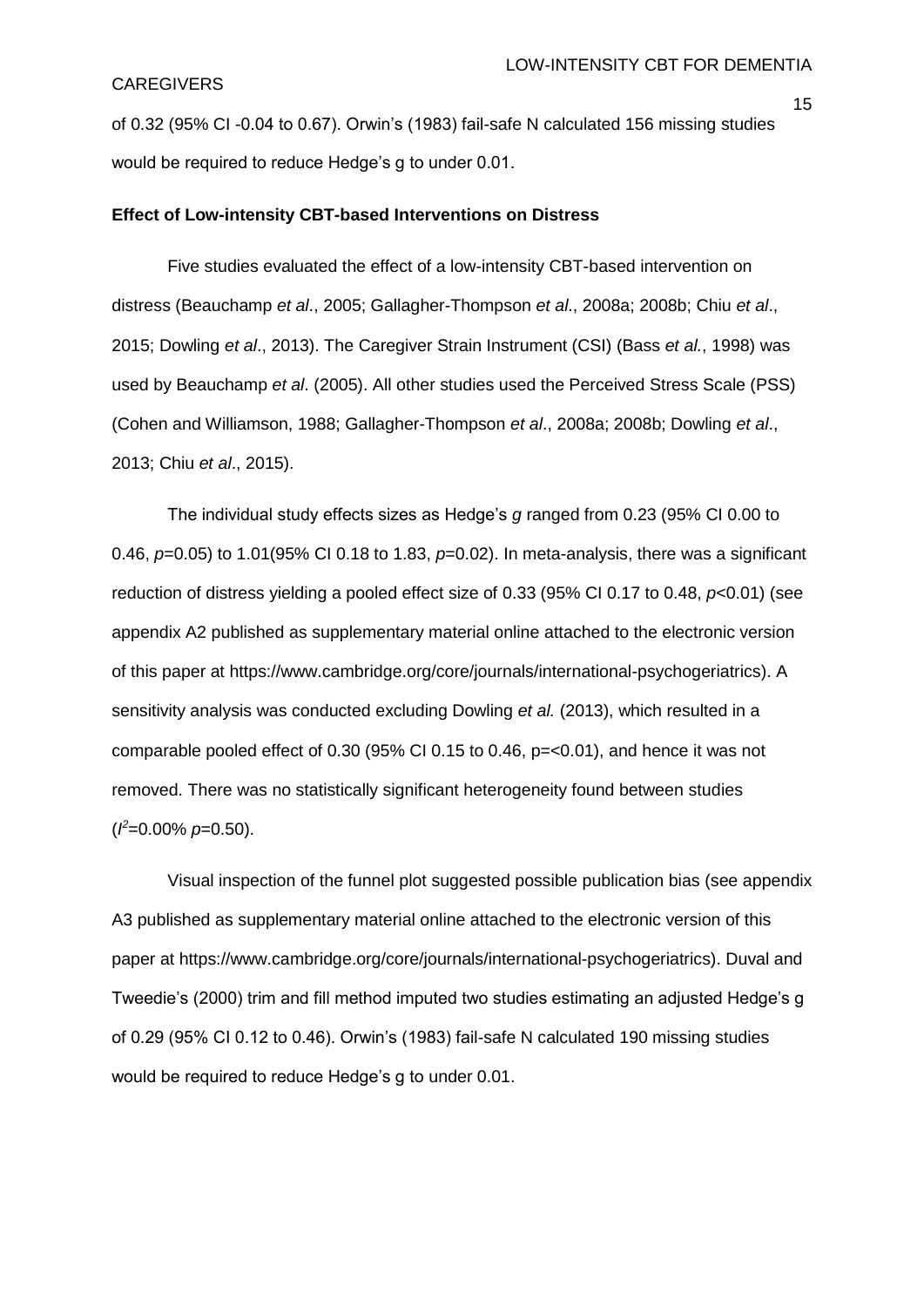#### **CAREGIVERS**

#### **Discussion**

Caring for a person with dementia has a psychological impact on informal caregivers. The number of informal DCs is expected to rise and resources offering support are limited, particularly in less developed countries. CBT is an intervention which has shown some promise in reducing psychological difficulties in DCs, however CBT can be resource intense. This study reviewed the effectiveness of low-intensity CBT-based interventions for informal DCs on the outcomes of anxiety, depression, burden and distress (stress/strain) compared to control conditions. Significant intervention effects were obtained for all psychological outcome variables, however the size of the effects varied across outcomes. Heterogeneity was low for all meta-analyses, though it is possible that the small number of studies did not allow for heterogeneity detection (Cuijpers, 2006). Possible publication bias was identified for depression, burden, and distress analyses, though adjusted effects sizes are not discussed as publication bias assessment is unreliable when less than 30 studies are included (Cuijpers, 2016).

### **Anxiety**

Only five studies were included in the meta-analysis of anxiety outcomes, which is consistent with observations that anxiety is somewhat neglected in DC intervention literature (Schulz *et al*., 2002; Li *et al.*, 2013). The overall effect of low-intensity CBT-based interventions on reducing anxiety was moderate with a Hedge's *g* of 0.58. This was reduced to a small effect of 0.35 following the exclusion of Villareal-Reyna *et al*. (2012) as an outlier. Villareal-Reyna *et al*. (2012) involved the greatest number of facilitator contact hours and was the only study which employed a group-based intervention which reported on anxiety. It is possible that factors such as increased facilitator contact time, and contact with other DCs in the group setting may have resulted in a greater intervention effect, however further research would be required to explore these hypotheses.

#### **Depression**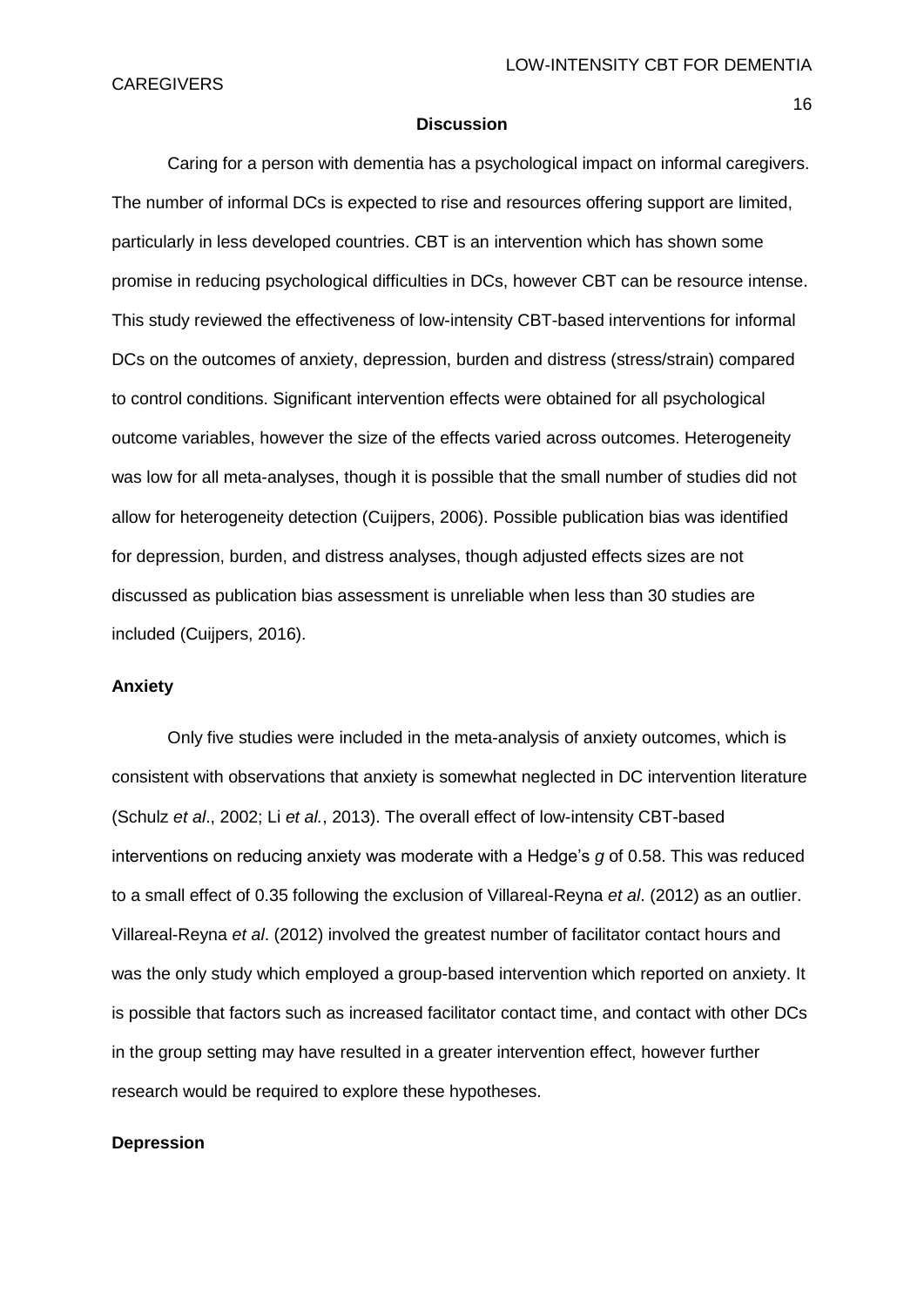#### **CAREGIVERS**

An overall reduction in depression was found with a small effect size of 0.27 pooled across the twelve included studies. The obtained effect is smaller than reports of the effect of CBT for DCs when not restricted to low-intensity (Kwon *et al.*, 2017). It could be argued that low-intensity CBT-based interventions may only be beneficial for DCs with low levels of depression, and the studies included in this meta-analysis did not place limits on participant depression levels. However, in a non-caregiver population, participants with more severe depression do not benefit less from low-intensity interventions than those with milder depression (Bower *et al.*, 2013). It is therefore important for future research to examine which aspects of low-intensity CBT-based interventions have the greatest impact on depression outcomes.

### **Burden**

Low-intensity CBT-based interventions were shown to reduce burden outcomes with a moderate effect size of 0.53. However only three studies were included in the analysis and as such results should be interpreted with caution. Although burden is not a clinical diagnosis, it is unexpected that so few studies examined burden, given reports of high levels of burden in DCs (Brodaty *et al*., 2014; Liu *et al.*, 2017). It has been suggested that some burden predictor variables (e.g. person with dementia characteristics, care situation) are mediated by DC appraisals (Sörensen and Conwell, 2011). Given that low-intensity CBTbased interventions often target DC appraisals; it would be beneficial for future low-intensity CBT-based studies to include burden as an outcome.

#### **Distress**

An overall reduction in distress, defined as perceived stress or strain, was found across the five included studies with a small effect size of 0.33, though results should be interpreted with caution due to the small number of studies. The small number of studies was unexpected given that distress is commonly reported on in the DC literature. However, 'distress' is often used an umbrella term to refer to the other variables examined in this paper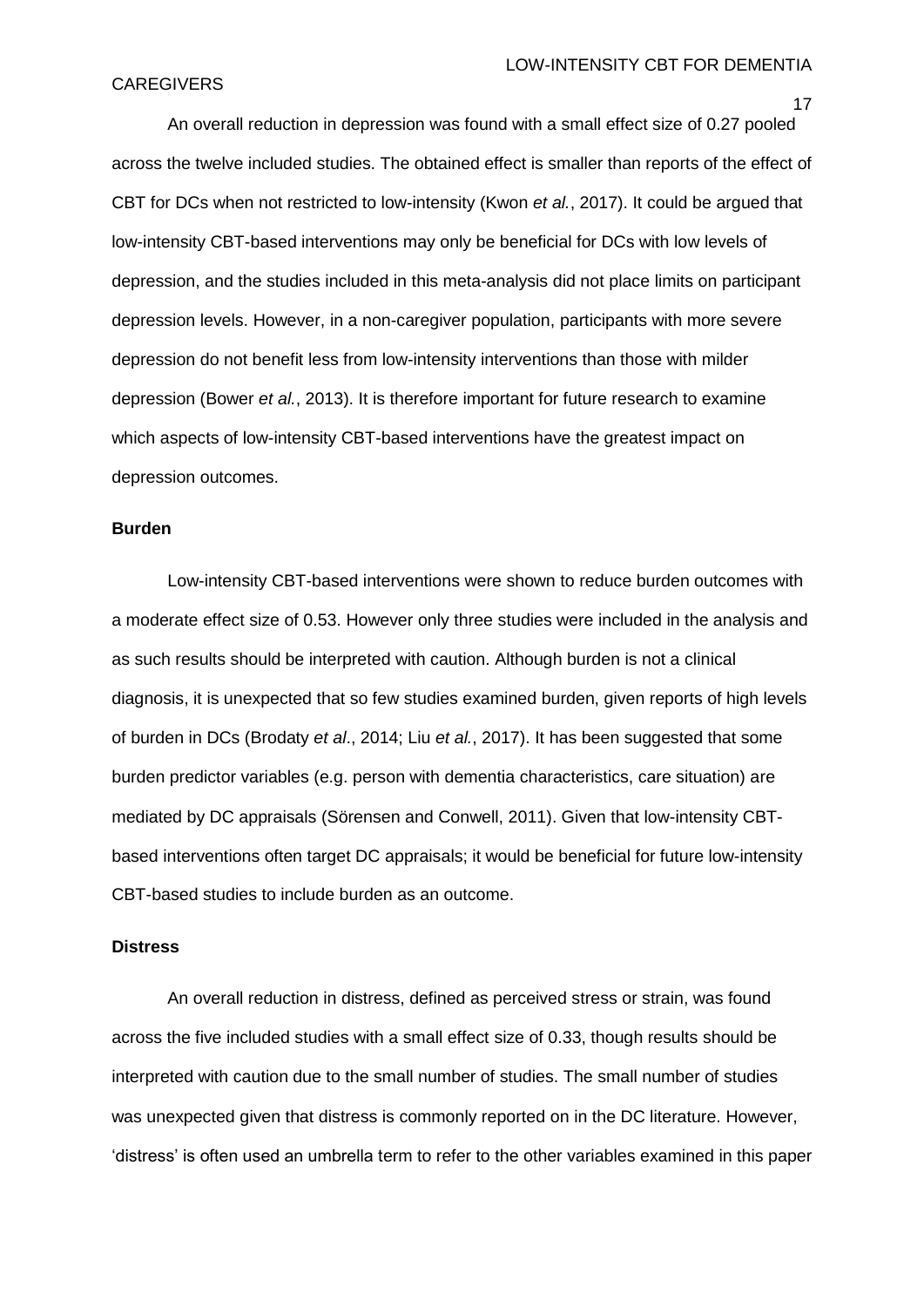## CAREGIVERS

(i.e. anxiety, depression and burden) (Ferrara *et al.*, 2008; Cress, 2009). Therefore, labelling outcomes as 'distress' should be avoided to prevent ambiguity, and the use of this term can be considered a limitation of this paper.

Nonetheless, it is recommended that future DC intervention studies should include stress/strain as an outcome, particularly as it has been suggested that stress/strain may mediate psychological morbidity (Schulz and Martire, 2004).

## **Strengths and limitations**

A strength of this study is the rigorous selection strategy, and use of a clear definition for 'low-intensity'. However, the latter may also be considered a limitation, as there is no universal agreement regarding defining interventions as low-intensity. The examination of multiple outcomes is a strength, though this limited the depth of discussion for each outcome. Furthermore, it is important to note there are additional relevant DCs outcomes which were not included (e.g. life satisfaction) (Thomas *et al.*, 2006).

The small number of studies included in each meta-analysis created several limitations. Firstly, it may not have been possible to detect heterogeneity even if it existed (Cuijpers, 2016). As such, the impact of intervention characteristic moderators was not examined. Given the variety in intervention characteristics of included studies (e.g. intervention components, facilitators, delivery format etc.), it is not possible to conclude which low-intensity CBT-based interventions are most beneficial, how they should be delivered and by whom. Secondly, most studies recruited caregivers for people with Alzheimer's dementia, or did not specify dementia type. Therefore, it cannot be determined if low-intensity CBT is effective for caregivers of different dementia illnesses, as some types of dementia present with more behavioural problems which could lead to increased caregiver psychological difficulties (Riedijk *et al.*, 2006). Furthermore, all included studies used samples from developed countries. This limits the generalisation of results to less developed countries. Caregivers in such areas are reported to have less knowledge of dementia, less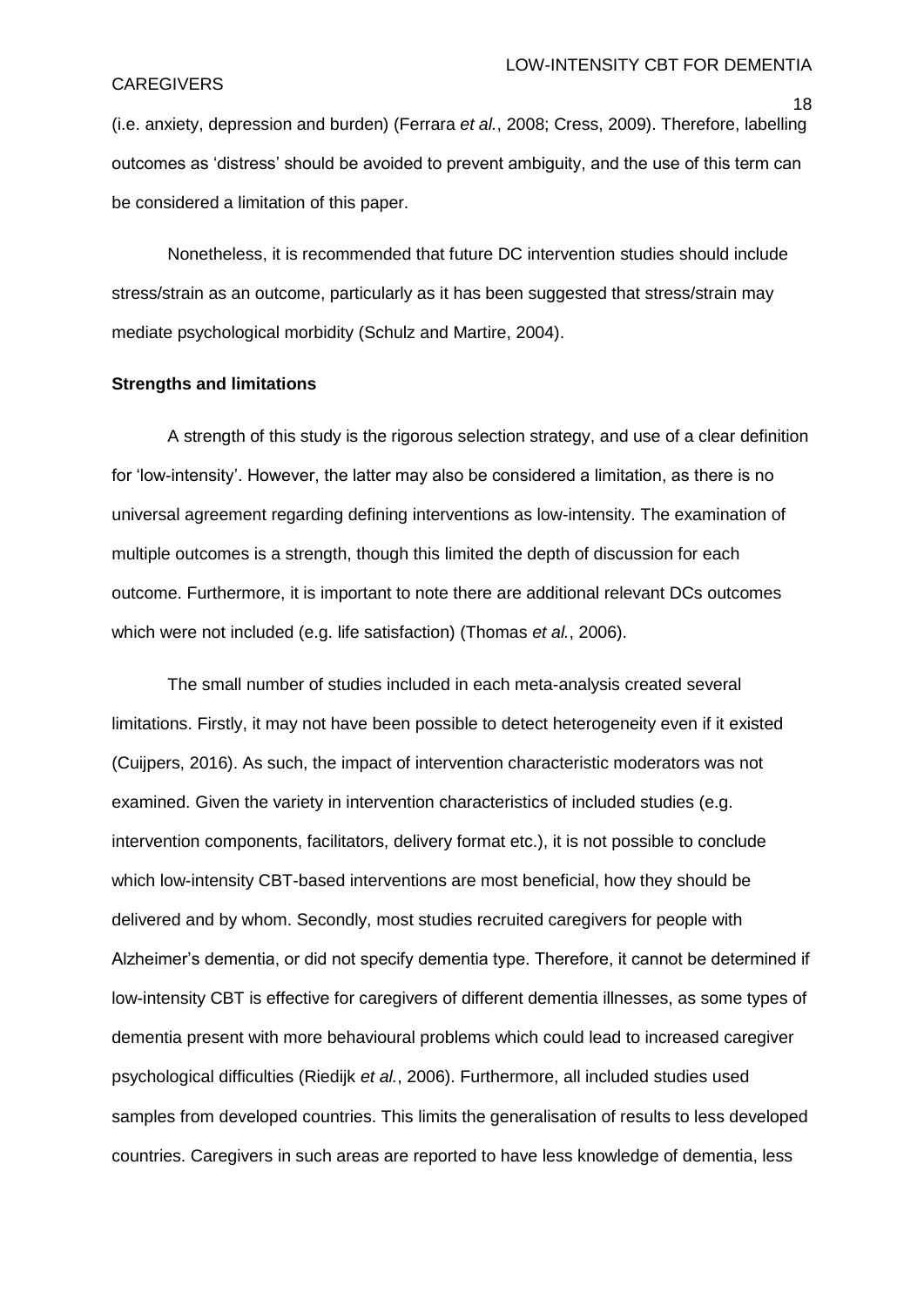#### **CAREGIVERS**

formal support, greater financial difficulty and differing cultural needs (Kalula and Petros, 2011). It is not known if this combination of factors would alter the effectiveness of lowintensity CBT-based interventions.

### **Research Implications**

This study highlights the requirement for larger scale low-intensity CBT-based intervention studies, using participant samples from both developed and less developed countries, reporting on a variety of outcomes relevant to DCs. The inclusion of long-term follow-up outcomes will help determine if effects for DCs are long lasting, or time limited, as has been suggested for low-intensity CBT-based interventions in other clinical populations (Ali *et al.*, 2017). Further research should aim to identify important characteristics of lowintensity CBT-based interventions which moderate outcomes, to aid the development of future interventions. It is also important that future studies report information about the profession and qualifications of intervention facilitators to support this process, as this review identified such details were frequently absent and required clarification from authors.

#### **Clinical implications**

Despite the above limitations, this study provides support for the use of low-intensity CBT-based interventions for DCs. The expected increase in the need for informal dementia care is likely to have a greater impact on DCs residing in areas where resources are limited. Therefore, a small or medium reduction in the psychological difficulties experienced by DCs is an important reduction, particularly when a smaller amount resources are expended to achieve such an effect. This study also provides support for further exploration into a stepped-care approach for DCs.

### **Conclusions**

This study shows that low-intensity CBT-based interventions reduce levels of anxiety, depression, burden and distress (stress/strain) experienced by DCs, when compared to nonactive controls. However, more research is required to increase the generalisability of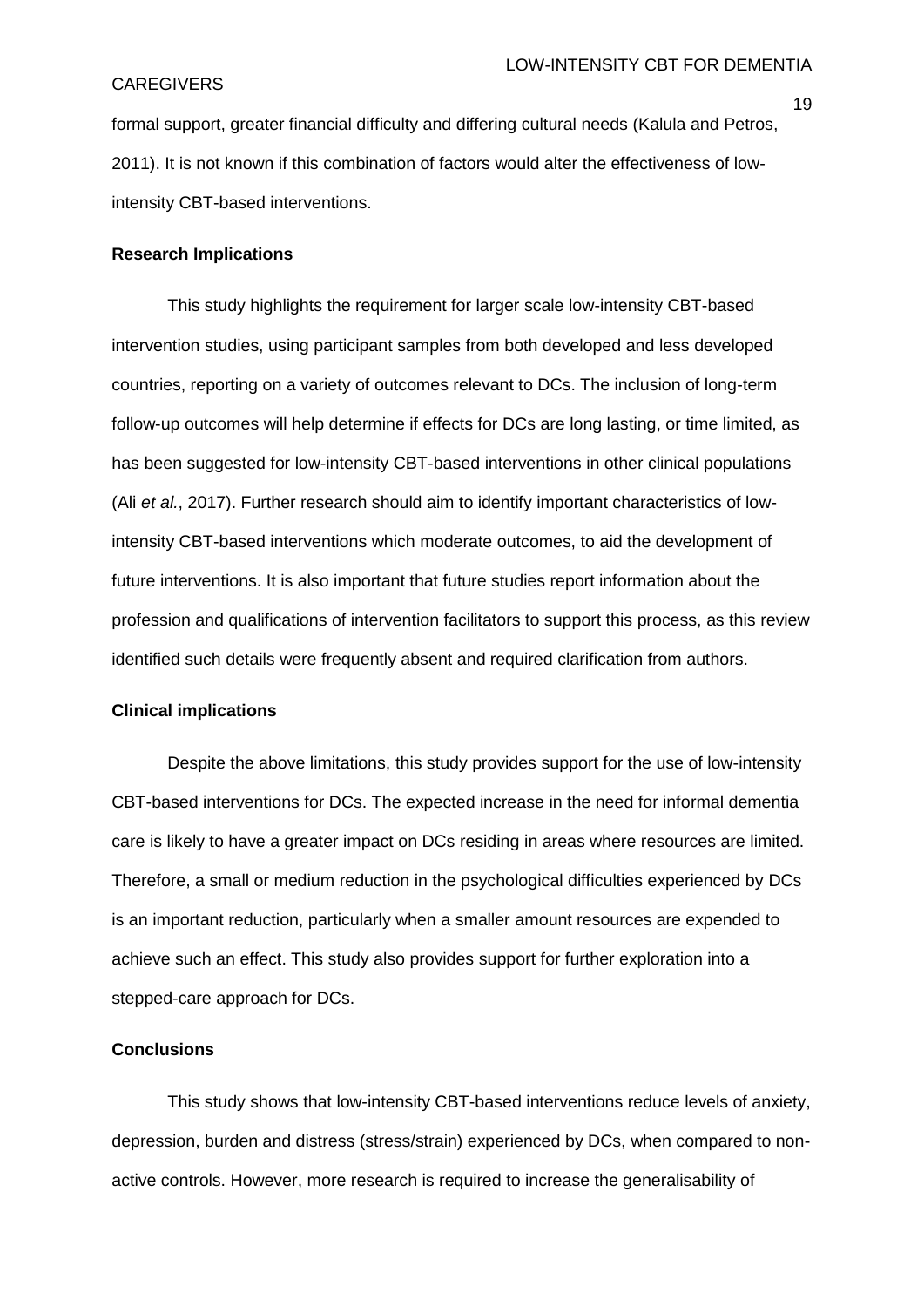# CAREGIVERS

findings to the poorly resourced populations which may benefit the most. Furthermore, additional exploration into the most important aspects of low-intensity CBT-based interventions is necessary to guide intervention development to increase effectiveness.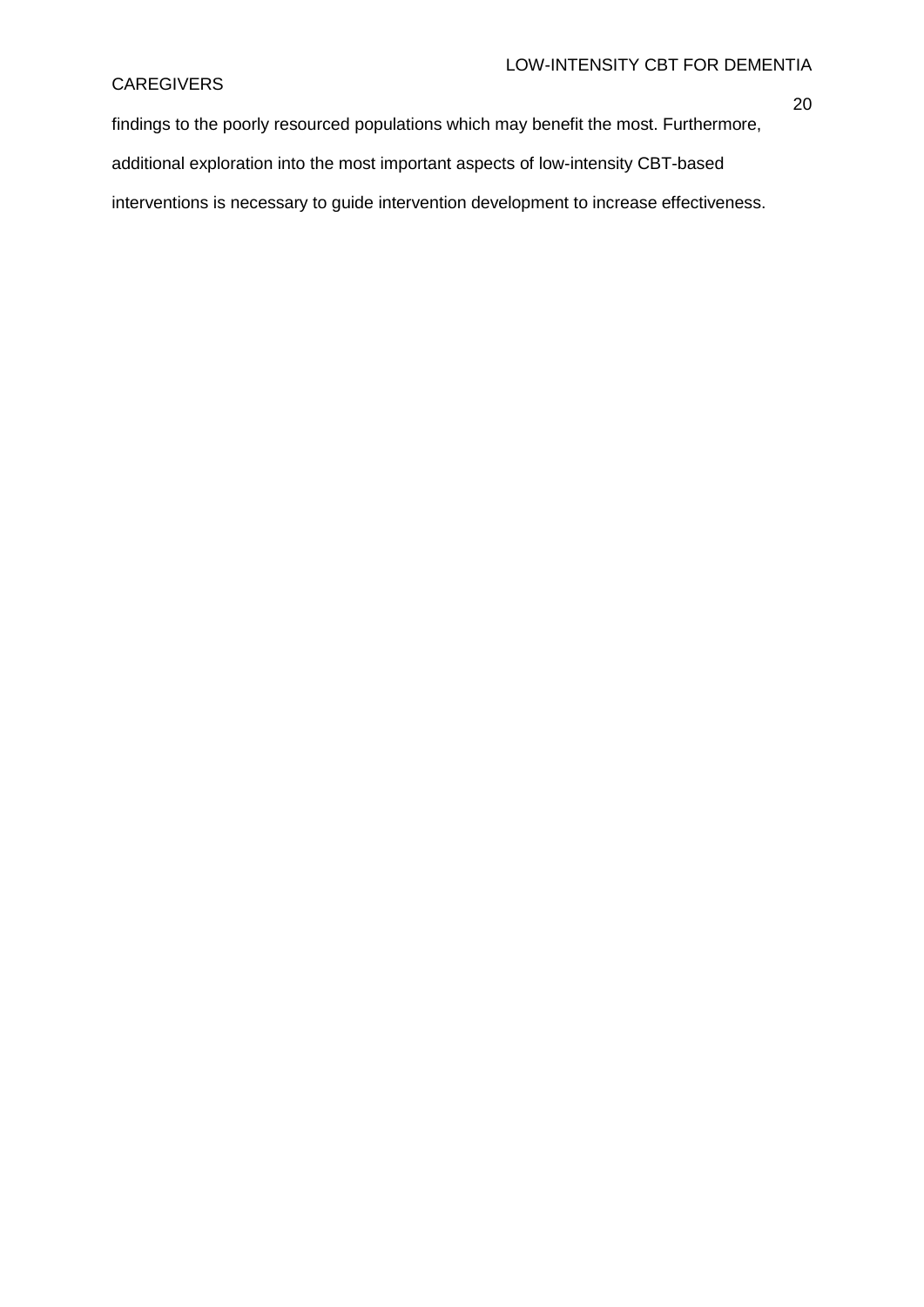## **Conflicts of Interest**

21

None.

## **Description of Author Roles**

L. Kaddour designed the study, extracted and quality assessed data, conducted statistical analysis and wrote the article. A. Schaller extracted and quality assessed data, and resolved discrepancies with L. Kaddour. Dr N. Kishita supervised the study design, data extraction and the writing of the article.

## **Acknowledgements**

The contribution of authors who provided additional information for the assessment of study eligibility is acknowledged.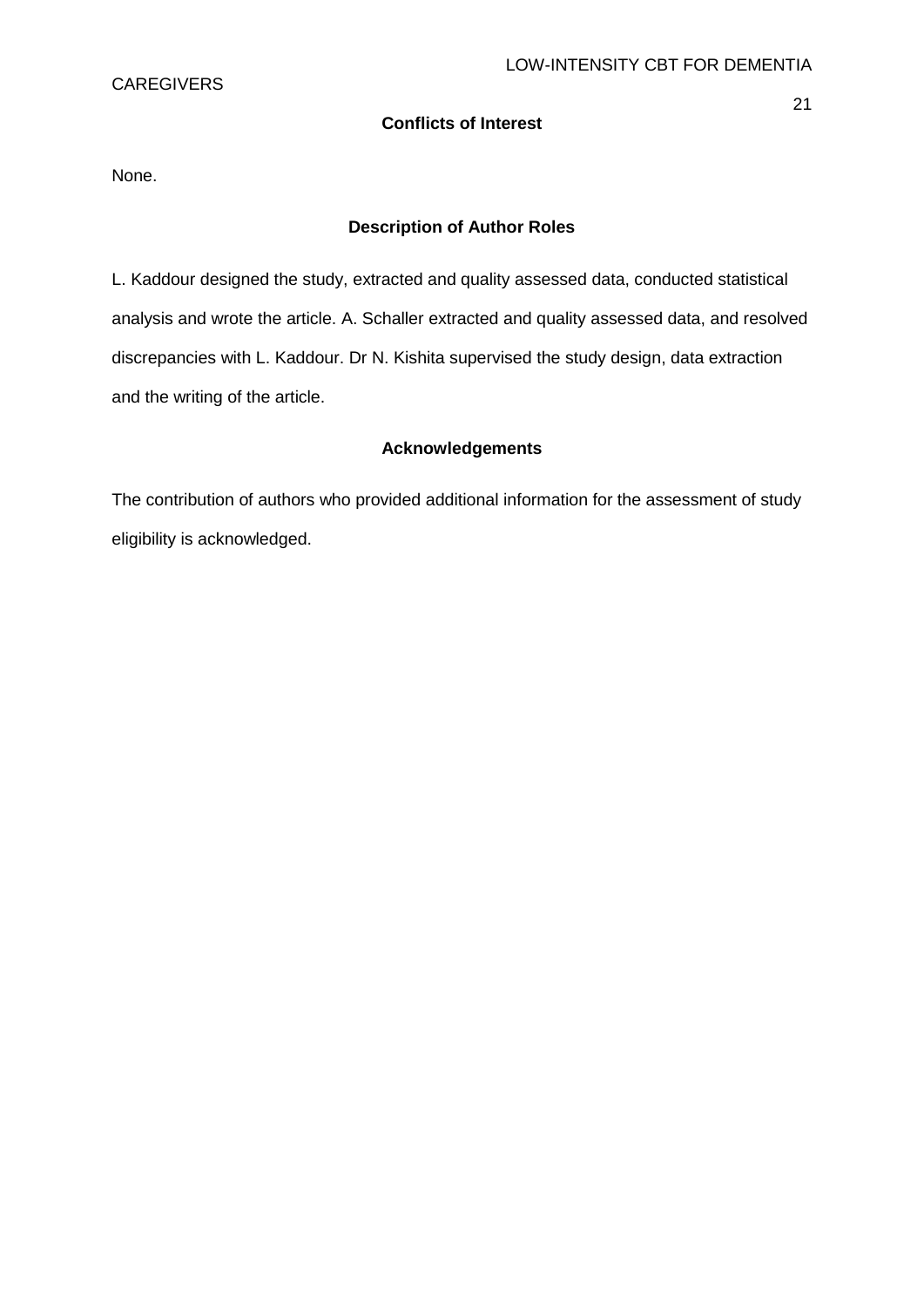#### **CAREGIVERS**

#### **References**

Ali, S. *et al.* (2017) 'How durable is the effect of low intensity CBT for depression and anxiety? Remission and relapse in a longitudinal cohort study', *Behaviour Research and Therapy*, 94, pp. 1–8. doi: 10.1016/j.brat.2017.04.006.

Au, A. *et al.* (2010) 'The Coping with Caregiving Group Program for Chinese caregivers of patients with Alzheimer's disease in Hong Kong.', *Patient Education And Counseling*. Department of Applied Social Science, The Hong Kong Polytechnic University, Hung Hom, Hong Kong, China. ssalma@inet.polyu.edu.hk: Elsevier, 78(2), pp. 256–260. doi:

10.1016/j.pec.2009.06.005.

BABCP (2012) *BABCP MINIMUM TRAINING STANDARDS*. Available at:

http://www.babcp.com/files/Minimum-training-standards-V6-0413.pdf (Accessed: 27 December 2017).

Bass, D. M. *et al.* (1998) 'The buffering effect of a computer support network on caregiver strain', *Journal of Aging and Health*. doi: 10.1177/089826439801000102.

Beauchamp, N. *et al.* (2005) 'Worksite-Based Internet Multimedia Program for Family Caregivers of Persons With Dementia', *The Gerontologist*. Oxford University Press, 45(6), pp. 793–801. doi: 10.1093/geront/45.6.793.

Beck (2011) *Cognitive behavior therapy: Basics and beyond*, *Cognitive behavior therapy: Basics and beyond (2nd ed.).*

Beck, A. T. (1979) *Cognitive therapy of depression*, *Cognitive Therapy of Depression*. Bennett-Levy, J. *et al.* (2010) 'Low intensity CBT interventions: a revolution in mental health care', in *Oxford Guide to Low Intensity CBT Interventions*. doi:

10.1093/med:psych/9780199590117.003.0001.

Bennett, J. M., Fagundes, C. P. and Kiecolt-Glaser, J. K. (2013) 'The Chronic Stress of Caregiving Accelerates the Natural Aging of the Immune System', in *Immunosenescence*. New York, NY: Springer New York, pp. 35–46. doi: 10.1007/978-1-4614-4776-4\_3.

Bertrand, R. M., Fredman, L. and Saczynski, J. (2006) 'Are all caregivers created equal?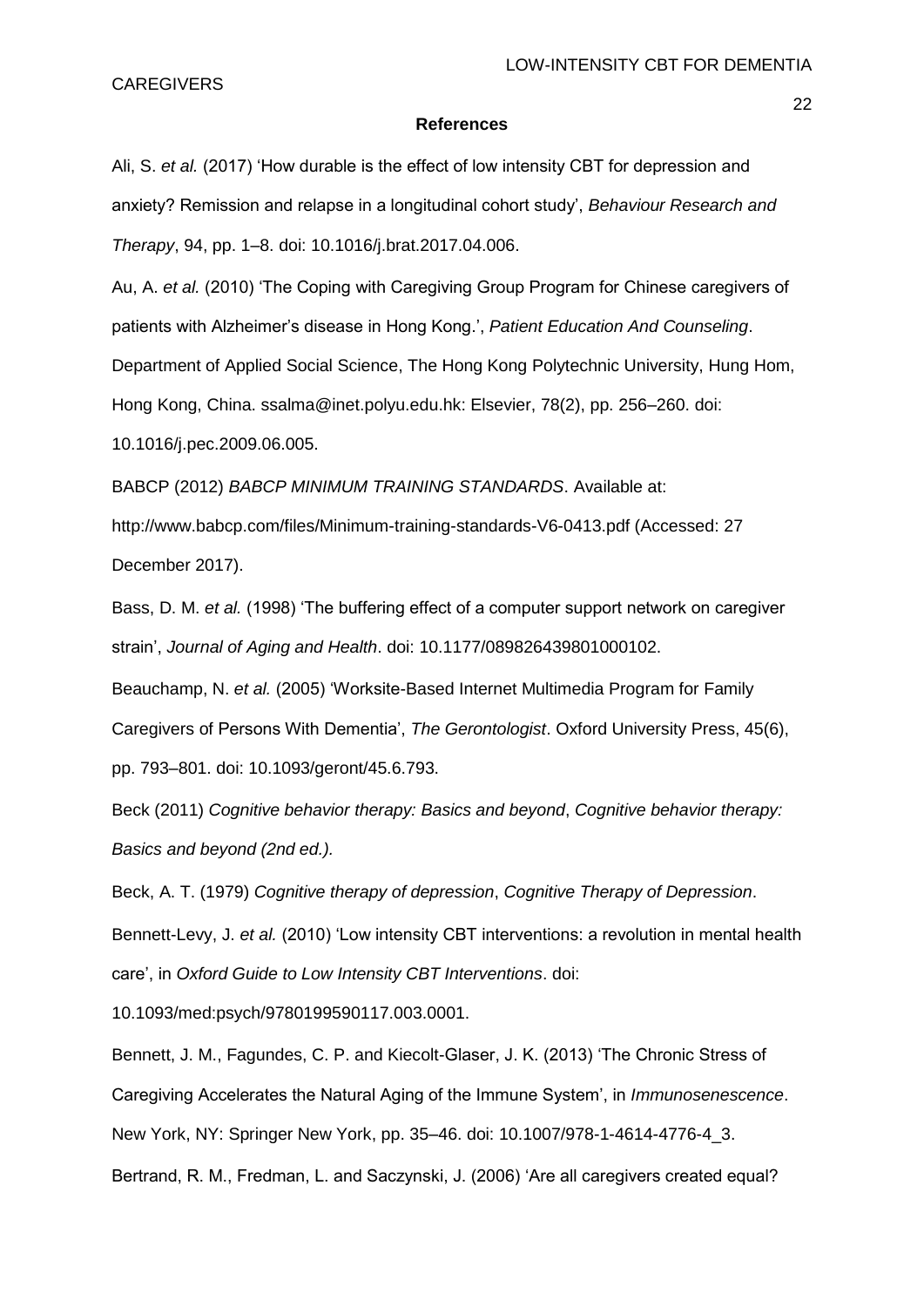### **CAREGIVERS**

Stress in caregivers to adults with and without dementia', *Journal of Aging and Health*. doi: 10.1177/0898264306289620.

Biostat Inc. (2014) *Comprehensive Meta-Analysis Software (CMA)*. Available at: https://www.meta-analysis.com/index.php?cart=B5T5990373 (Accessed: 27 December 2017).

Blom, M. M. *et al.* (2015) 'Effectiveness of an Internet Intervention for Family Caregivers of People with Dementia: Results of a Randomized Controlled Trial', *PLOS ONE*. Edited by N. Walker, 10(2), p. e0116622. doi: 10.1371/journal.pone.0116622.

Borenstein, M. *et al.* (2009) *Introduction to Meta-Analysis*. Chichester, UK: John Wiley & Sons, Ltd. doi: 10.1002/9780470743386.

Bower, P. *et al.* (2013) 'Influence of initial severity of depression on effectiveness of low intensity interventions: meta-analysis of individual patient data.', *BMJ (Clinical research ed.)*. Centre for Reviews and Dissemination (UK), 346, p. f540. Available at:

http://www.ncbi.nlm.nih.gov/pubmed/23444423 (Accessed: 23 January 2018).

Brodaty, H. *et al.* (2014) 'Prevalence and Predictors of Burden in Caregivers of People with Dementia', *The American Journal of Geriatric Psychiatry*, 22(8), pp. 756–765. doi: 10.1016/j.jagp.2013.05.004.

Brodaty, H. and Donkin, M. (2009) 'Family caregivers of people with dementia', *Dialogues in Clinical Neuroscience*. doi: 10.1002/gps.

Chang, B. L. (1999) 'Cognitive-behavioral intervention for homebound caregivers of persons with dementia.', *Nursing Research*. US: Lippincott Williams & Wilkins, 48(3), pp. 173–182. doi: 10.1097/00006199-199905000-00007.

Chiu, M. *et al.* (2015) 'Evaluation of a problem-solving (PS) techniques-based intervention for informal carers of patients with dementia receiving in-home care.', *International Psychogeriatrics*. The Cyril and Dorothy,Joel and Jill Reitman Centre for Alzheimer's Support and Training,Mount Sinai Hospital,Toronto,Ontario,M5G 1X5,Canada.: Cambridge University Press, 27(6), pp. 937–948. doi: 10.1017/S1041610214002798.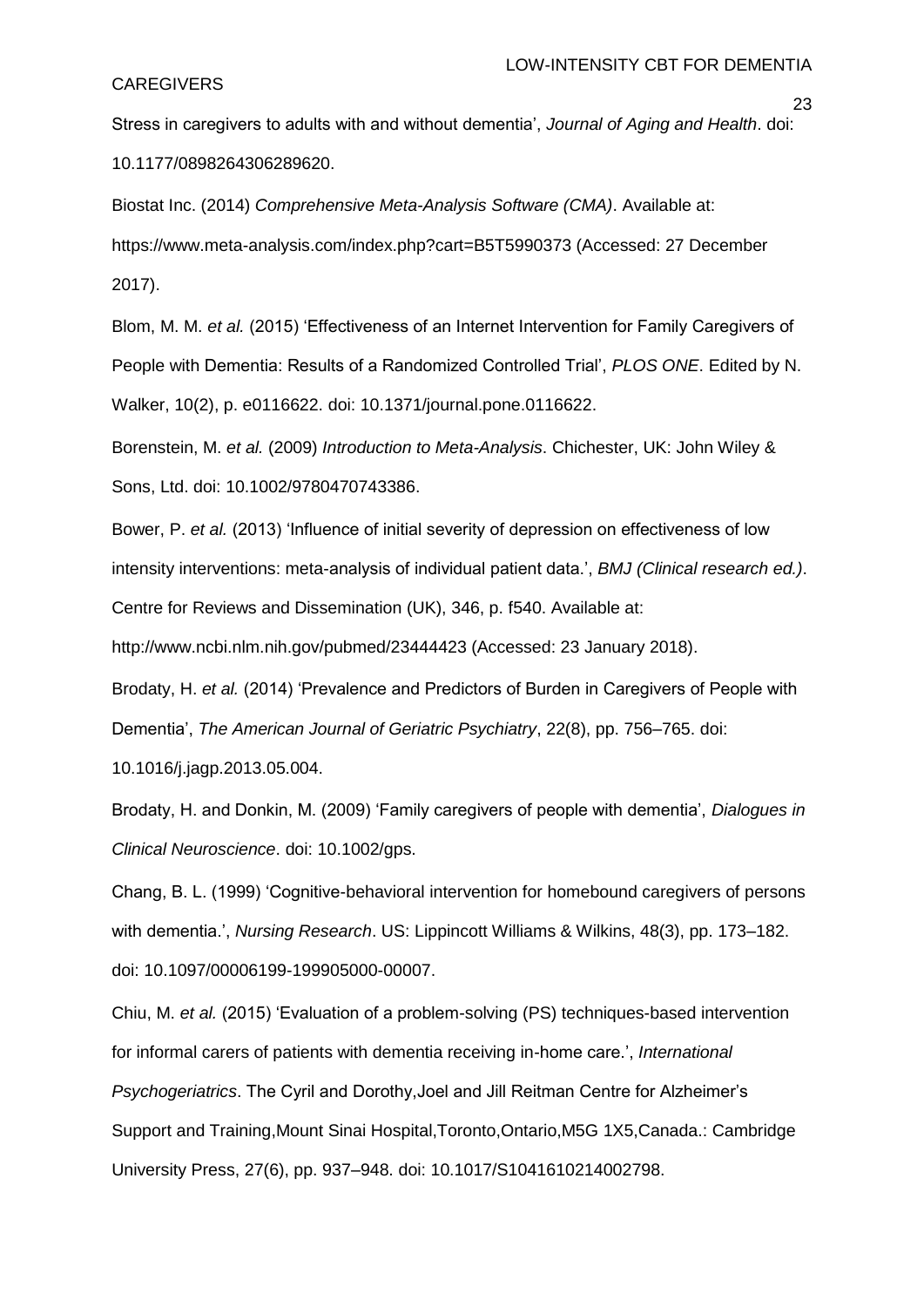## **CAREGIVERS**

Cohen, S., Kamarck, T. and Mermelstein, R. (1983) 'A global measure of perceived stress', *Journal of Health and Social Behaviour*.

Cress, C. (2009) *Handbook of Geriatric Care Management*. Jones and Bartlett Publishers. Available at: http://www.jblearning.com/catalog/9781284078985/ (Accessed: 23 January 2018).

Cuijpers, P. (2016) *Meta-analyses in mental health research . A practical guide*. Vrije Universiteit Amsterdam.

Derogatis, L. R. (1993) *BSI Brief Symptom Inventory: Administration, Scoring, and Procedure Manual* , *4th Ed*. doi: 10.1017/CBO9781107415324.004.

Dowling, G. A. *et al.* (2013) 'Life enhancing activities for family caregivers of people with frontotemporal dementia.', *Alzheimer Disease And Associated Disorders*. Departments of \*Physiological Nursing ‡Osher Center for Integrative Medicine, University of California §Medicine †Memory and Aging Center, San Francisco, CA.: Lippincott Williams & Wilkins, 28(2), pp. 175–181. doi: 10.1097/WAD.0b013e3182a6b905.

Duval, S. *et al.* (2000) 'Trim and fill: a simple funnel plot based method of testing and adjusting for publication bias in meta-analysis', *Biometrics*. doi: 10.1111/j.0006- 341x.2000.00455.x.

Elvish, R. *et al.* (2013) 'Psychological interventions for carers of people with dementia: A systematic review of quantitative and qualitative evidence', *Counselling and Psychotherapy Research*, 13(2), pp. 106–125. doi: 10.1080/14733145.2012.739632.

Ferrara, M. *et al.* (2008) 'Prevalence of stress, anxiety and depression in with Alzheimer caregivers.', *Health and quality of life outcomes*. BioMed Central, 6, p. 93. doi: 10.1186/1477-7525-6-93.

Franca, C. (2017) *Fix Dementia Care: funding*. Alzheimer's Society. Available at: https://www.alzheimers.org.uk/info/20016/campaigns/1022/fix\_dementia\_care\_funding (Accessed: 14 December 2017).

Friedman, E. M. *et al.* (2015) 'US Prevalence And Predictors Of Informal Caregiving For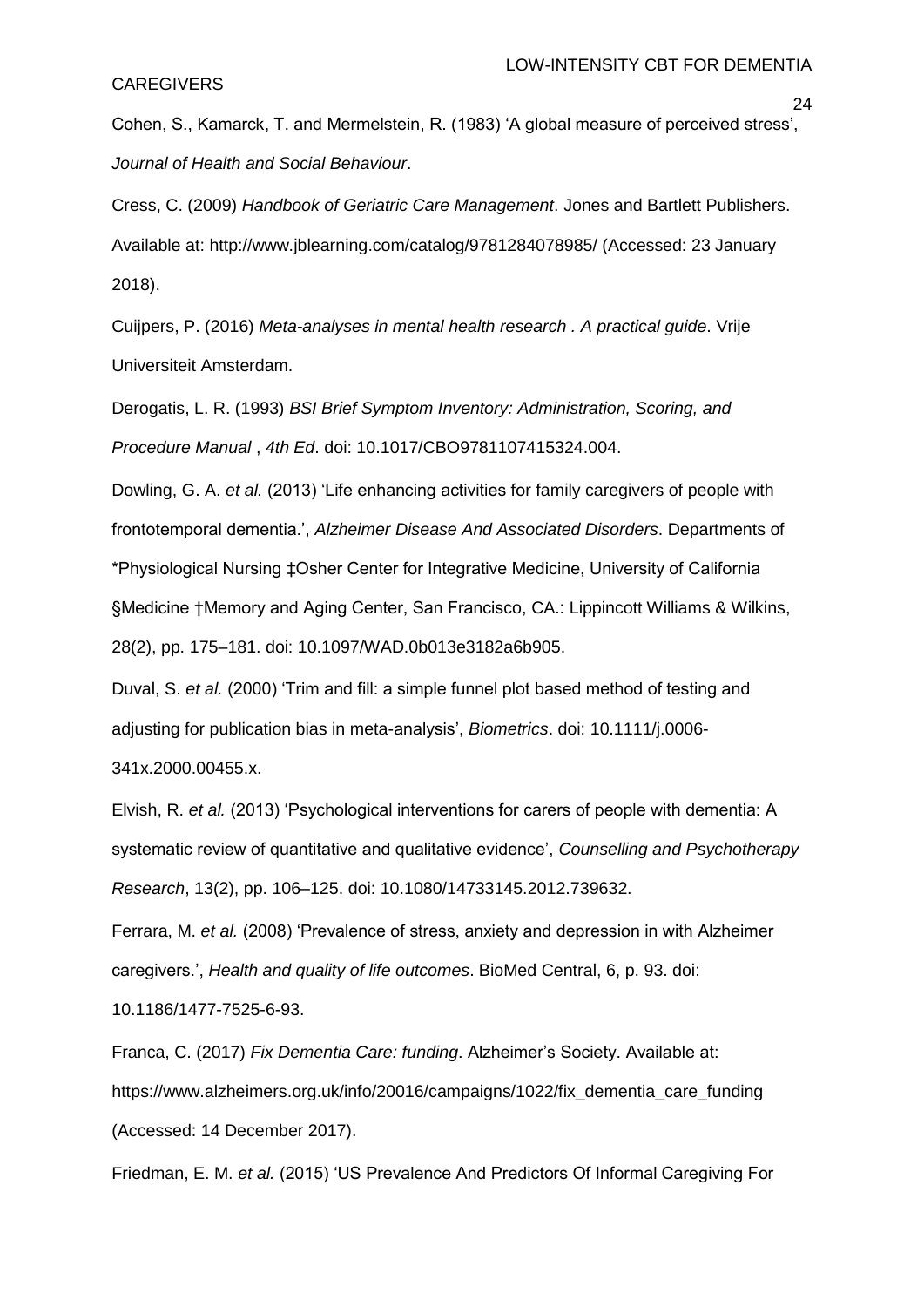### **CAREGIVERS**

Dementia.', *Health affairs (Project Hope)*. NIH Public Access, 34(10), pp. 1637–41. doi: 10.1377/hlthaff.2015.0510.

Gallagher-Thompson, D. *et al.* (2008) 'Effectiveness of cognitive/behavioral small group intervention for reduction of depression and stress in non-Hispanic White and Hispanic/Latino women dementia family caregivers: Outcomes and mediators of change.', *Journal of Rational-Emotive & Cognitive-Behavior Therapy*. Gallagher-Thompson, Dolores, Department of Psychiatry and Behavioral Sciences, Stanford University School of Medicine, Stanford, CA, US: Springer (Psychotherapy with older people), 26(4), pp. 286–303. doi: 10.1007/s10942-008-0087-4.

Gallagher-Thompson, D. and Coon, D. W. (2007) 'Evidence-based psychological treatments for distress in family caregivers of older adults', *Psychology and Aging*. doi: 10.1037/0882- 7974.22.1.37.

Higgins, J. and Green, S. (2011) 'Cochrane Handbook for Systematic Reviews of Interventions', *Cochrane Handbook for Systematic Reviews of Interventions Version 5.1.0*. Kajiyama, B. *et al.* (2013) 'Exploring the effectiveness of an Internet-based program for reducing caregiver distress using the iCare Stress Management e-Training Program', *Aging & Mental Health*, 17(5), pp. 544–554. doi: 10.1080/13607863.2013.775641.

Kalula, S. and Petros, G. (2011) 'Responses to dementia in Less Developed Countries with a focus on South Africa', *International Federaition of Aging: Global Ageing*, 7(1), pp. 31–40. Karlsson, P. and Bergmark, A. (2015) 'Compared with what? An analysis of control-group types in Cochrane and Campbell reviews of psychosocial treatment efficacy with substance use disorders', *Addiction*. doi: 10.1111/add.12799.

Knapp, M. *et al.* (2007) 'Dementia UK', *Alzheimer's Society*.

Kocsis, J. H. *et al.* (2010) 'A new scale for assessing the quality of randomized clinical trials of psychotherapy', *Comprehensive Psychiatry*. Elsevier Inc., 51(3), pp. 319–324. doi: 10.1016/j.comppsych.2009.07.001.

Kwon, O.-Y. *et al.* (2017) 'Effectiveness of Cognitive Behavioral Therapy for caregivers of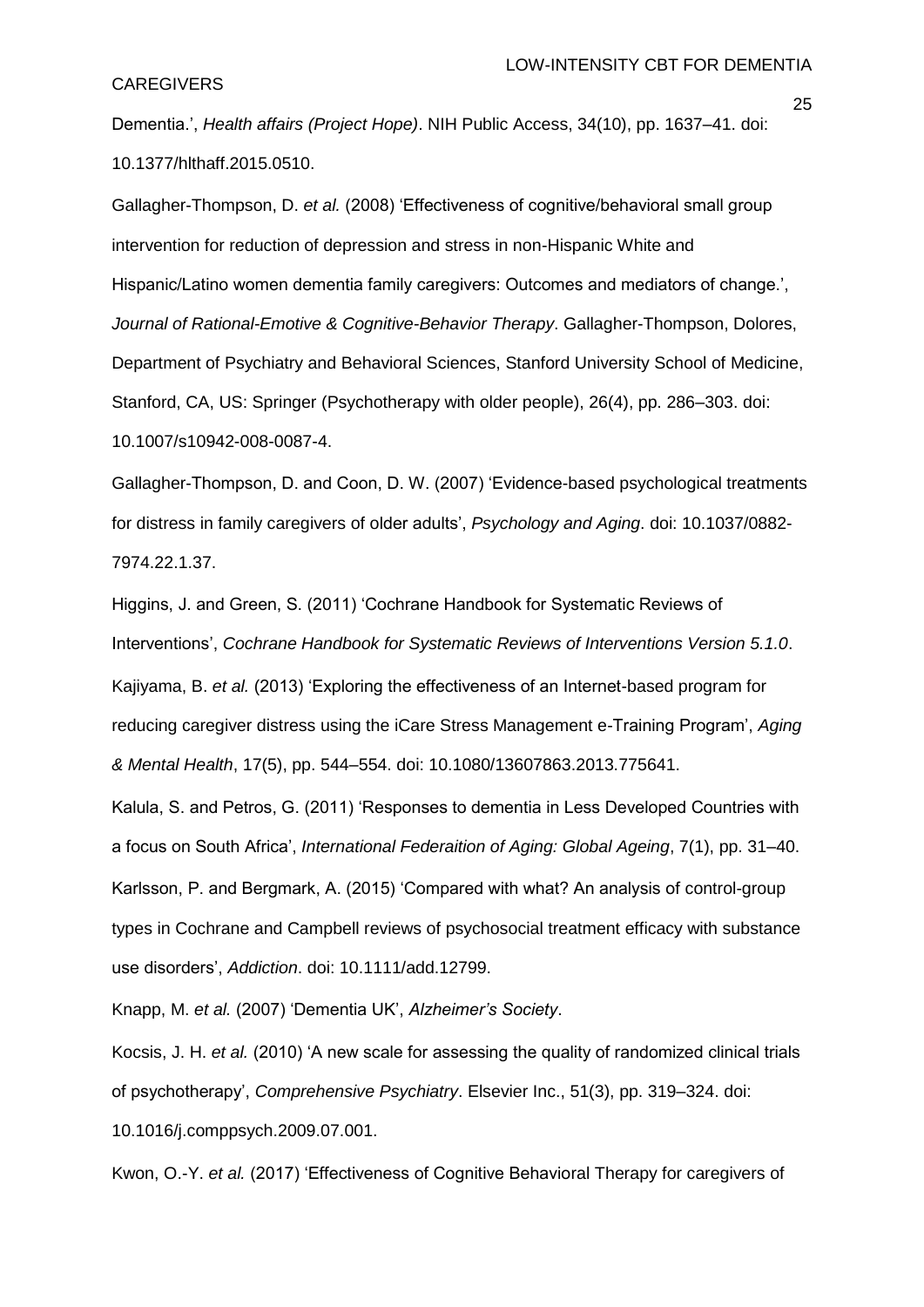### **CAREGIVERS**

people with dementia: a systematic review and meta-analysis', *Journal of Clinical Neurology*, 13(4), p. 394. doi: 10.3988/jcn.2017.13.4.394.

Laidlaw, K. (2015) *CBT for older people : an introduction*. 1 edition. London: Sage Publications Ltd.

Li, R. *et al.* (2013) 'Do changes in coping style explain the effectiveness of interventions for psychological morbidity in family carers of people with dementia? A systematic review and meta-analysis', *International Psychogeriatrics*, 25(02), pp. 204–214. doi:

10.1017/S1041610212001755.

Liu, S. *et al.* (2017) 'Caregiver burden and prevalence of depression, anxiety and sleep disturbances in Alzheimer's disease caregivers in China', *Journal of Clinical Nursing*, 26(9– 10), pp. 1291–1300. doi: 10.1111/jocn.13601.

Lubin, B. and Zuckerman, M. (1985) *Manual for the MAACL-R: Multiple Affect Adjective Check List-Revised - Bernard Lubin, Marvin Zuckerman - Google Books*. San Diego, CA: EdITS.

McKeith, I. and Cummings, J. (2005) 'Behavioural changes and psychological symptoms in dementia disorders', *The Lancet Neurology*. doi: http://dx.doi.org/10.1016/S1474- 4422(05)70219-2.

NACBT (2016) *Certifications: National Association of Cognitive-Behavioral Therapists*. Available at: http://www.nacbt.org/certifications-htm/ (Accessed: 27 December 2017). National Institute for Health and Clinical Excellence (2009) *Depression in Adults: Recognition and Management Clinical Guideline: NICE Guideline [CG90]*, *National Collaborating Centre for Mental Health*.

National Institute for Health and Clinical Excellence (2011) *Generalised Anxiety Disorder and Panic Disorder in Adults: Management*, *National Institute for Health and Clinical Excellence*. Orwin, R. G. (1983) 'A Fail-Safe N for Effect Size in Meta-Analysis', *Journal of Educational Statistics*. doi: 10.2307/1164923.

Pinquart, M. and Sörensen, S. (2006) 'Helping caregivers of persons with dementia: Which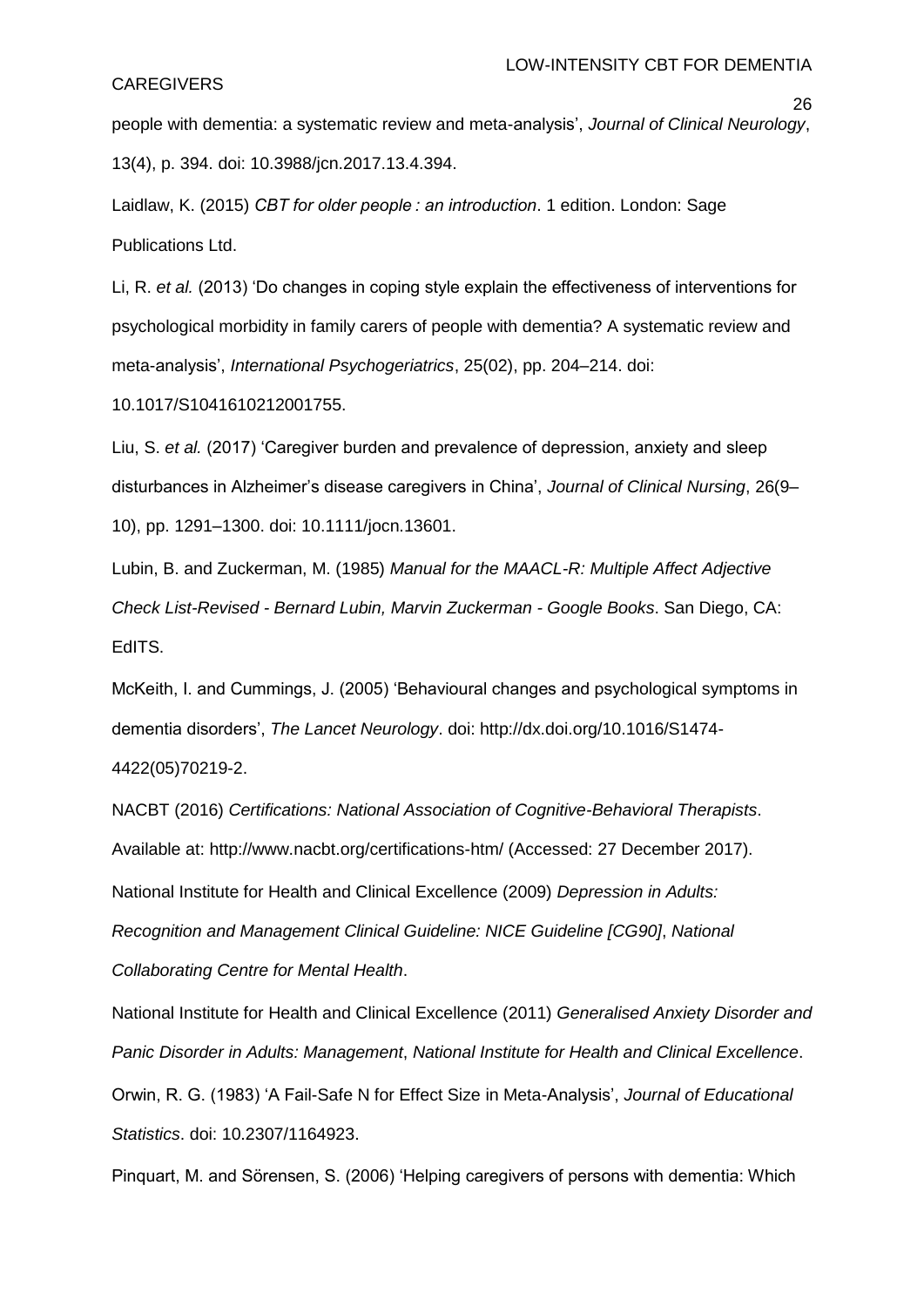#### **CAREGIVERS**

interventions work and how large are their effects?', *International Psychogeriatrics*. doi: 10.1017/S1041610206003462.

Prince, M. *et al.* (2013) 'The global prevalence of dementia: A systematic review and metaanalysis', *Alzheimer's & Dementia*. Elsevier, 9(1), p. 63–75.e2. doi: 10.1016/J.JALZ.2012.11.007.

Programme, U. N. D. (2016) *Human Development Report 2016 Human Development for Everyone*. Available at:

hdr.undp.org/sites/default/files/2016\_human\_development\_report.pdf.

Richards, D.A., Weaver, A., Utley, M., Bower, P., Cape, J., Gallivan, S., … Vasilakis, C. (2010) *Developing evidence based and acceptable stepped care systems in mental health care: an operational research project. Final report. NIHR Service Delivery and Organisation programme*. Available at:

https://www.journalslibrary.nihr.ac.uk/programmes/hsdr/081504109/#/ (Accessed: 19 January 2018).

Riedijk, S. R. *et al.* (2006) 'Caregiver burden, health-related quality of life and coping in dementia caregivers: A comparison of frontotemporal dementia and Alzheimer's disease', *Dementia and Geriatric Cognitive Disorders*. doi: 10.1159/000095750.

Rodgers, M. *et al.* (2012) 'The clinical effectiveness and cost-effectiveness of low-intensity psychological interventions for the secondary prevention of relapse after depression: A systematic review', *Health Technology Assessment*. doi: 10.3310/hta16280.

Scammacca, N., Roberts, G. and Stuebing, K. K. (2014) 'Meta-analysis with complex research designs: dealing with dependence from multiple measures and multiple group comparisons.', *Review of educational research*. NIH Public Access, 84(3), pp. 328–364. doi: 10.3102/0034654313500826.

Schulz, R. *et al.* (1995) 'Psychiatric and physical morbidity effects of dementia caregiving: Prevalence, correlates, and causes', *Gerontologist*. doi: 10.1093/geront/35.6.771. Schulz, R. *et al.* (2002) 'Dementia caregiver intervention research: in search of clinical

27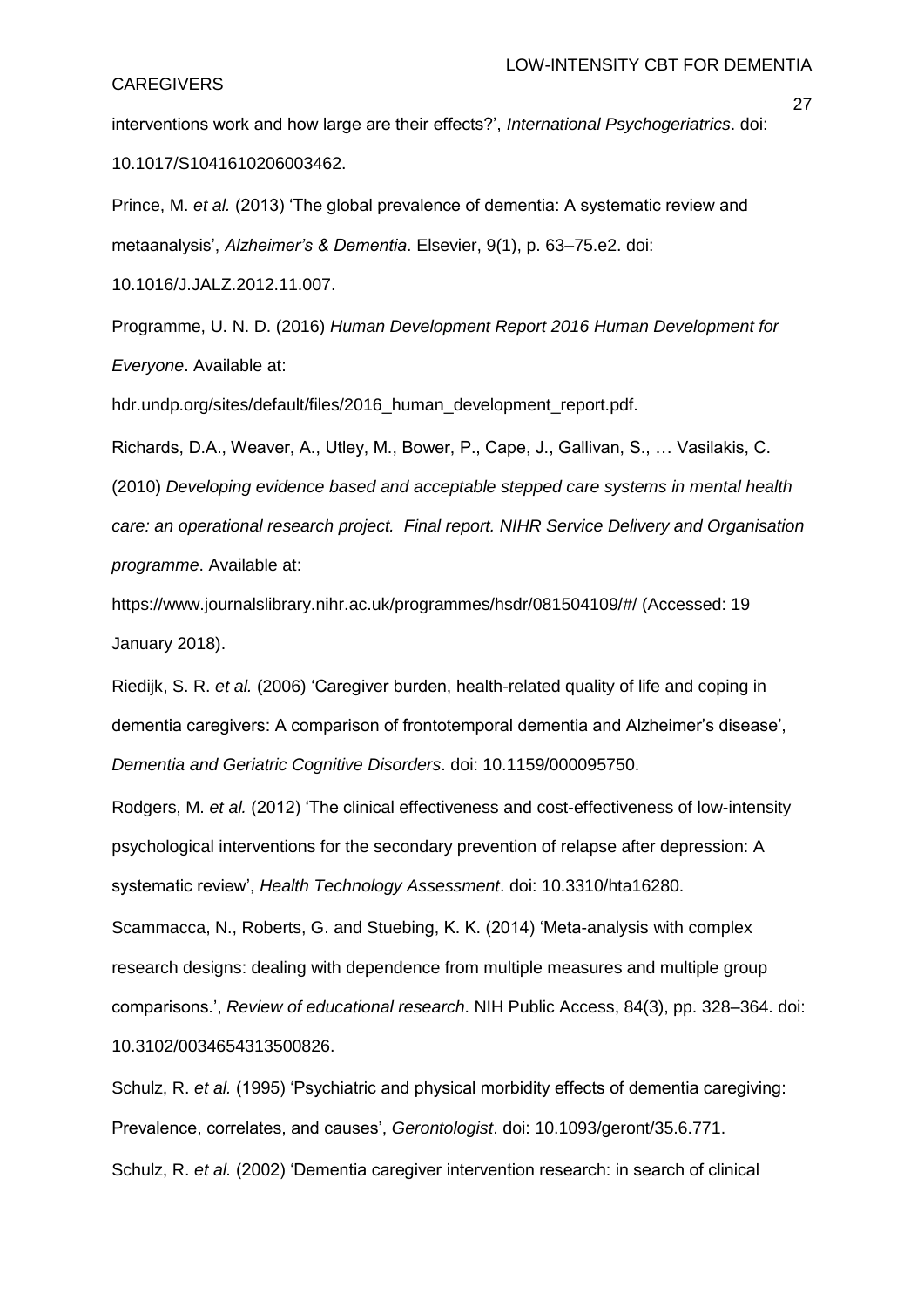## **CAREGIVERS**

significance', *The Gerontologist*. Oxford University Press, 42(5), pp. 589–602. doi: 10.1093/geront/42.5.589.

Schulz, R. and Martire, L. M. (2004) 'Family caregiving of persons with dementia: prevalence, health effects, and support strategies', *The American Journal of Geriatric Psychiatry*. doi: 10.1097/00019442-200405000-00002.

Sörensen, S. and Conwell, Y. (2011) 'Issues in dementia caregiving: effects on mental and physical health, intervention strategies, and research needs.', *The American journal of geriatric psychiatry : official journal of the American Association for Geriatric Psychiatry*. NIH Public Access, 19(6), pp. 491–6. doi: 10.1097/JGP.0b013e31821c0e6e.

Spielberger, C. D. and Diaz-Guerrero, R. (2002) *IDARE: Inventario de ansiedad: Rasgo-Estado [IDARE: inventory of anxiety]*. México City, México: El Manual Moderno.

Spielberger, C. D., Gorsuch, R. L. and Lushene, R. E. (1970) 'Manual for the State-Trait Anxiety Inventory', *Palo Alto, CA: Consulting Psychologists Press*.

Steffen, A. M. (2000) 'Anger management for dementia caregivers: A preliminary study using video and telephone interventions', *Behavior Therapy*, 31(2), pp. 281–299. doi: 10.1016/S0005-7894(00)80016-7.

Steffen, A. M. and Gant, J. R. (2016) 'A telehealth behavioral coaching intervention for neurocognitive disorder family carers', *International Journal of Geriatric Psychiatry*, 31(2). doi: 10.1002/gps.4312.

The National Institute for Health and Care Excellence (2011) *Common mental health disorders: The NICE guideline on identification and pathways to care*, *The British Psychological Society and The Royal College of Psychiatrists*. doi: clinical guideline CG123.2011.

Thomas, P. *et al.* (2006) 'Dementia patients caregivers quality of life: The PIXEL study', *International Journal of Geriatric Psychiatry*. doi: 10.1002/gps.1422.

Tremont, G. *et al.* (2008) 'Telephone-delivered psychosocial intervention reduces burden in dementia caregivers', *Dementia*, 7(4). doi: 10.1177/1471301208096632.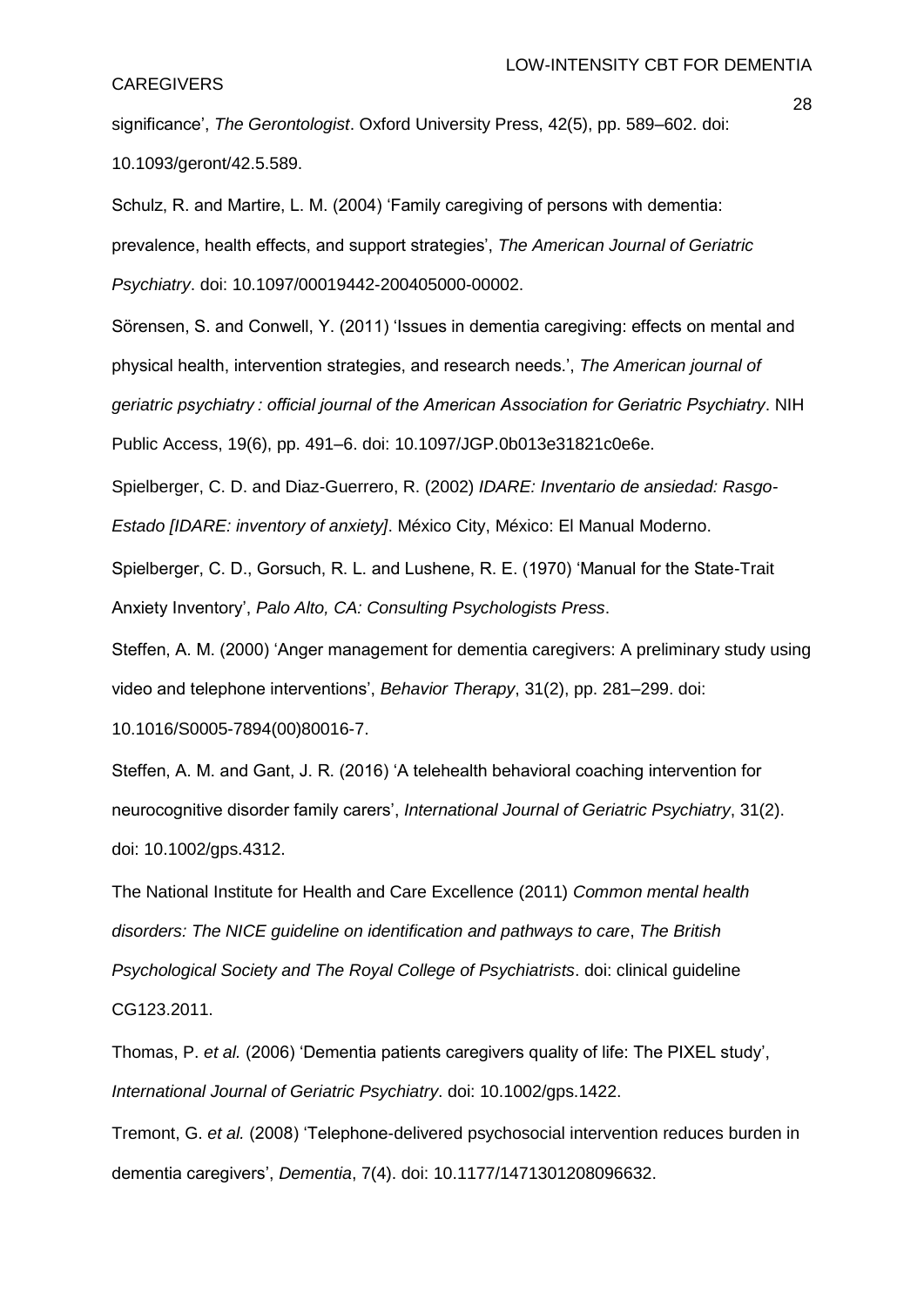## **CAREGIVERS**

Villareal-Reyna, M. de los Á. *et al.* (2012) 'Outcomes of interventions for Alzheimer's family caregivers in Mexico.', *Western Journal of Nursing Research*. Universidad Autónoma de Coahuila, School of Nursing, Mexico: Sage Publications Inc., 34(7), pp. 973–990. doi: 10.1177/0193945910387283.

World Health Organization (2012) 'Dementia: a public health priority', *Dementia*. doi: 978 92 4 156445 8.

World Health Organization (2014) '2014 Mental health atlas', *Who*. doi:

10.1037/e360882004-001.

Zarit, S. H., Reever, K. E. and Bach-Peterson, J. (1980) 'Relatives of the impaired elderly: Correlates of feelings of burden', *Gerontologist*. doi: 10.1093/geront/20.6.649.

Zigmond, a S. and Snaith, R. P. (1983) 'The hospital anxiety and depression scale

(HADS).', *Acta Psychiatrica Scandinavica*. doi: 10.1016/S0016-5085(01)83173-5.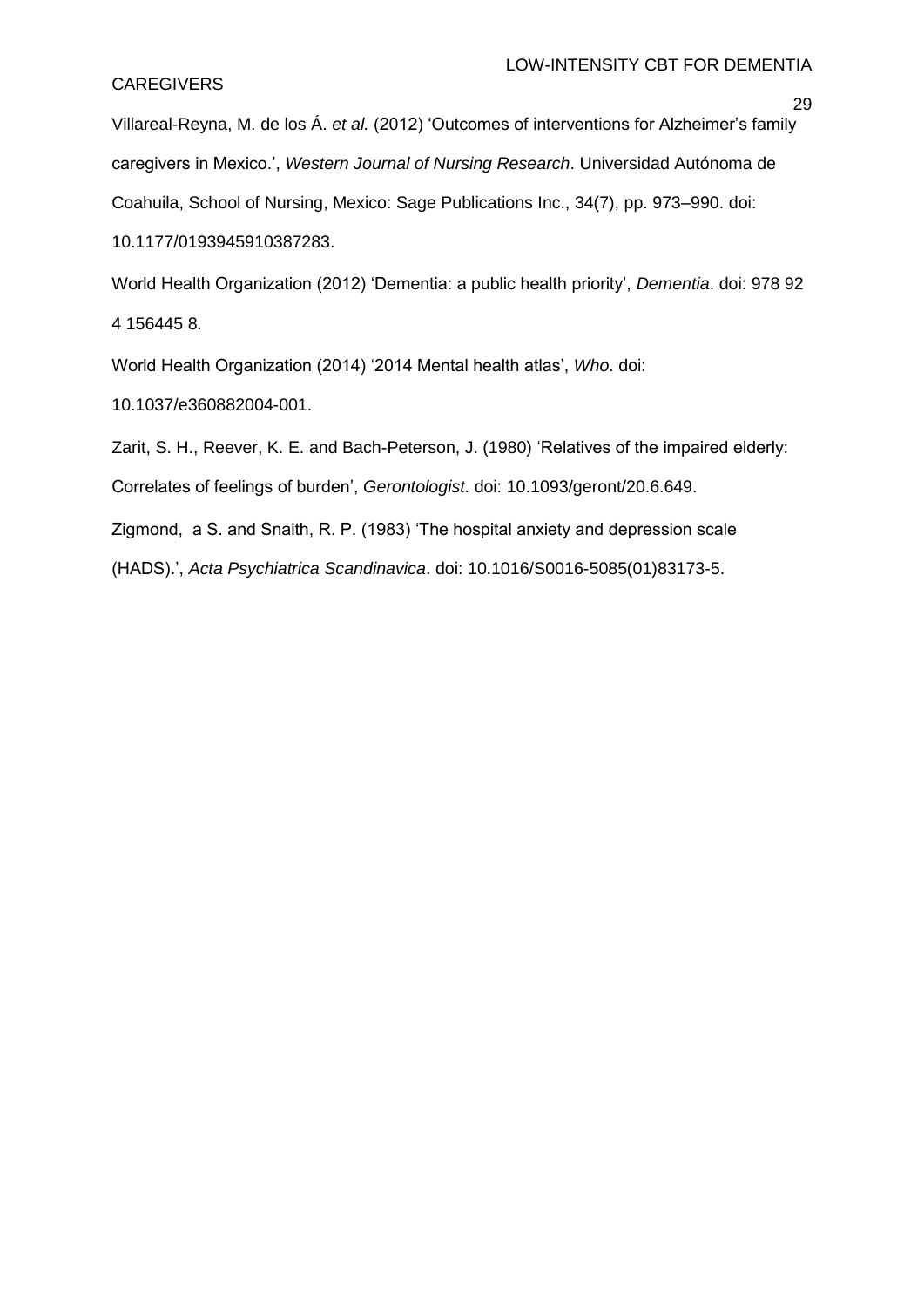

**Figure 1. Systematic literature search flow chart**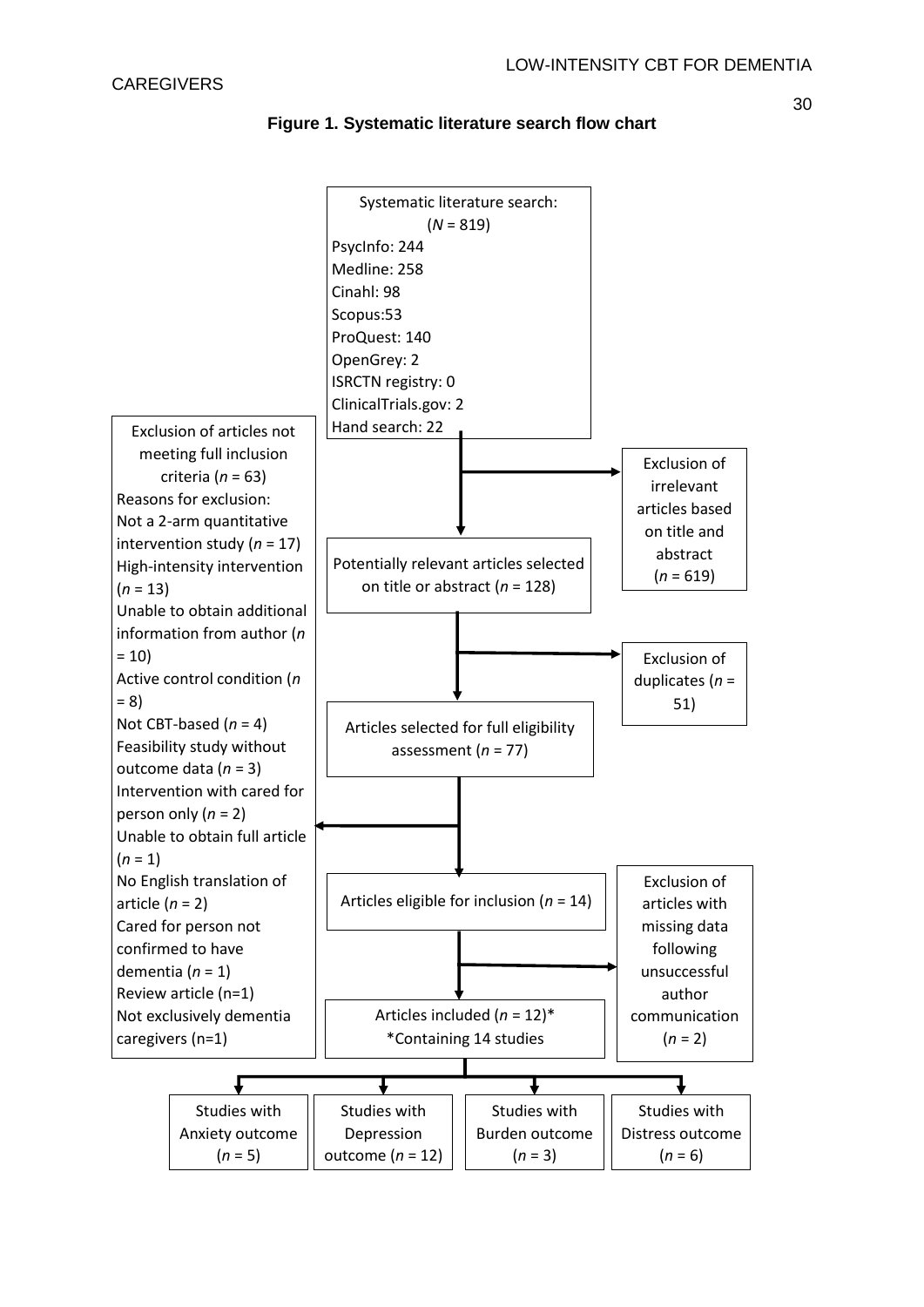| <b>Study ID</b>            | Country            | N   | <b>Mean</b><br>age<br>(SD) | $\frac{9}{6}$<br>Ethnicity (%)<br>female                            |      | <b>Relationship to</b><br>care recipient (%)                                  | <b>Care recipient</b><br>dementia type<br>$(\% )$ | <b>Study</b><br>quality (%<br>score) |
|----------------------------|--------------------|-----|----------------------------|---------------------------------------------------------------------|------|-------------------------------------------------------------------------------|---------------------------------------------------|--------------------------------------|
| Au et al.<br>(2010)        | China              | 27  | <b>NR</b>                  | <b>Chinese Cantonese</b><br>(100)                                   | 100  | Spouse (NR);<br>Adult child (NR)                                              | Alzheimer's                                       | Moderately<br>poor (40.7)            |
| Beauchamp<br>et al. (2005) | <b>USA</b>         | 299 | 46.9<br>(12.2)             | Caucasian (88);<br>African-American (4);<br>Hispanic (8); Other (8) | 73   | Adult child (67);<br>Other relative (23);<br>Spouse (7); Non-<br>relative (3) | Any dementia                                      | Moderately<br>poor (34.7)            |
| Blom et al.<br>(2015)      | <b>Netherlands</b> | 245 | 61.2<br>(12.37)            | Dutch (99.2)                                                        | 69.4 | Spouse (58.4);<br>Adult child (39.6)                                          | Alzheimer's<br>$(74.5)$ ; Any<br>dementia         | Average<br>(57.6)                    |
| Chang<br>(1999)            | <b>USA</b>         | 65  | 66.5<br>(NR)               | Caucasian (79.1);<br>African-American (16.3)                        | 100  | Spouse (NR);<br>Adult child (NR)                                              | Any dementia                                      | Moderately<br>poor (33.9)            |
| Chiu et al.<br>(2015)      | Canada             | 54  | <b>NR</b>                  | <b>NR</b>                                                           | 83   | Spouse (NR);<br>Adult child (NR)                                              | Any dementia                                      | Average<br>(50.8)                    |
| Dowling et<br>al (2013)    | <b>USA</b>         | 24  | 59.5<br>(8.1)              | White (90), Hispanic &<br>African-American (10)                     | 70.8 | Spouse (87.5);<br>Other (NR)                                                  | Fronto-temporal                                   | Moderately<br>poor (35.6)            |

**Table 1. Participant characteristics and quality of studies included in the meta-analyses**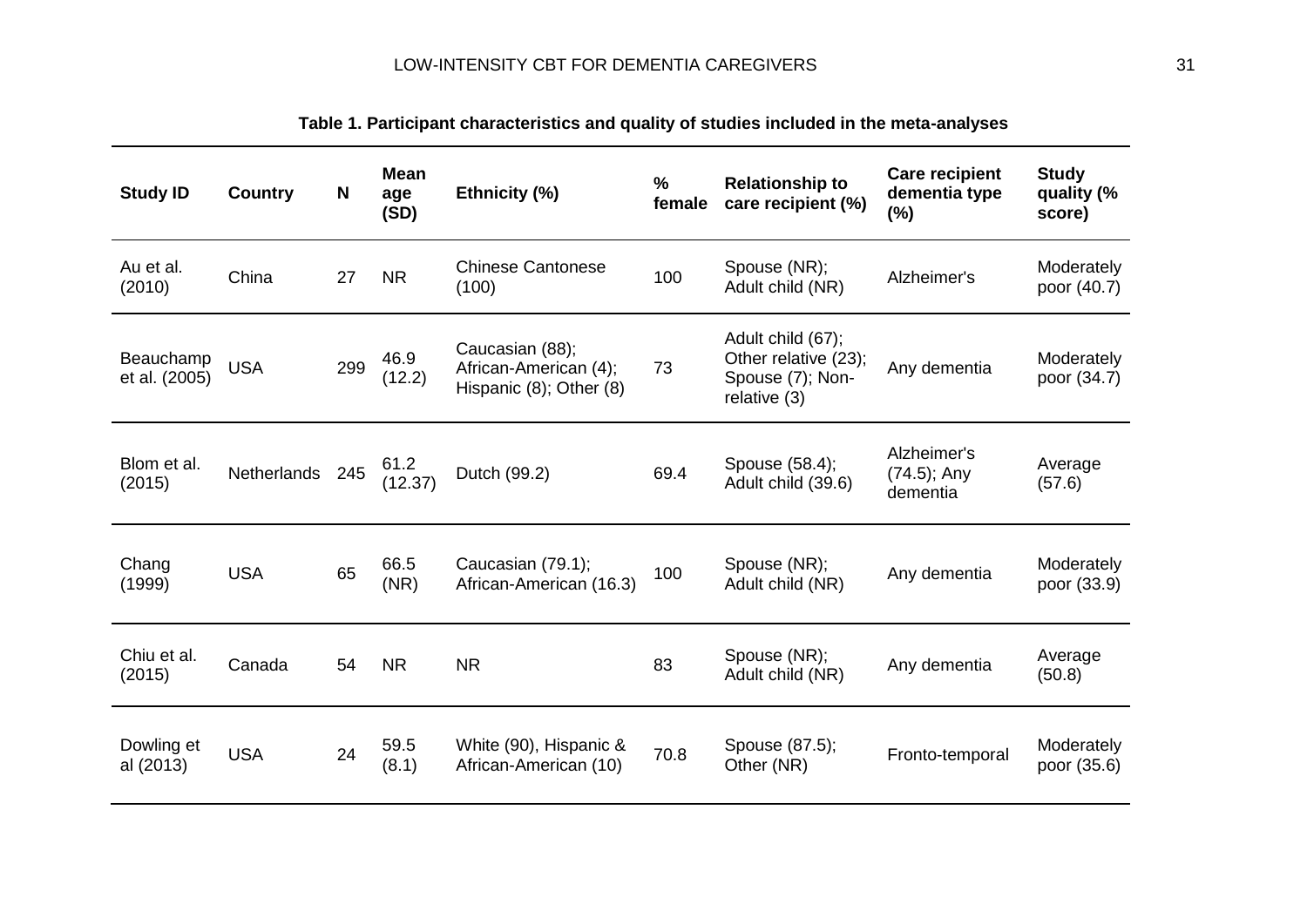| Gallagher-<br>Thompson<br>et al.<br>(2008a) | <b>USA</b> | 95  | 63.4<br>(13.66)  | White (100)                                                                                                                                                      | 100  | Spouse (NR);<br>Adult child (NR)                     | Any dementia                                                                          | Average<br>(54.2)            |
|---------------------------------------------|------------|-----|------------------|------------------------------------------------------------------------------------------------------------------------------------------------------------------|------|------------------------------------------------------|---------------------------------------------------------------------------------------|------------------------------|
| Gallagher-<br>Thompson<br>et al.<br>(2008b) | <b>USA</b> | 89  | 51.45<br>(11.55) | Hispanic/Latina (100)                                                                                                                                            | 100  | Spouse (NR);<br>Adult child (NR)                     | Any dementia                                                                          | Average<br>(54.2)            |
| Kajiyama et<br>al. (2013)                   | <b>USA</b> | 103 | <b>NR</b>        | Caucasian (85);<br>African-American (2.9);<br>Asian-American (4.8);<br>Hispanic-American<br>(2.9); Native-American<br>(1.9); Hawaiian/Pacific<br>Islanders (0.9) | 83   | Spouse (NR);<br>Adult child (NR);<br>Other (NR)      | Any dementia                                                                          | Moderately<br>good<br>(63.3) |
| <b>Steffen</b><br>$(2000)^*$                | <b>USA</b> | 28  | 64.06<br>(11.5)  | Caucasian (75.8);<br>African-American (24.2)                                                                                                                     | 75.8 | Spouse (54.5);<br>Adult child (36.4);<br>Other (9.1) | Alzheimer's<br>(84.8); Other<br>dementia (15.2)                                       | Average<br>(45.8)            |
| Steffen and<br>Grant<br>(2016)              | <b>USA</b> | 46  | 60.3<br>(10.8)   | White (79.7); African-<br>American (20.3)                                                                                                                        | 100  | Spouse (52); Adult<br>child (48)                     | Alzheimer's<br>$(62.2)$ ; Vascular<br>$(8.1)$ ; Lewy-body<br>(2.7); Other<br>dementia | Moderately<br>good<br>(62.7) |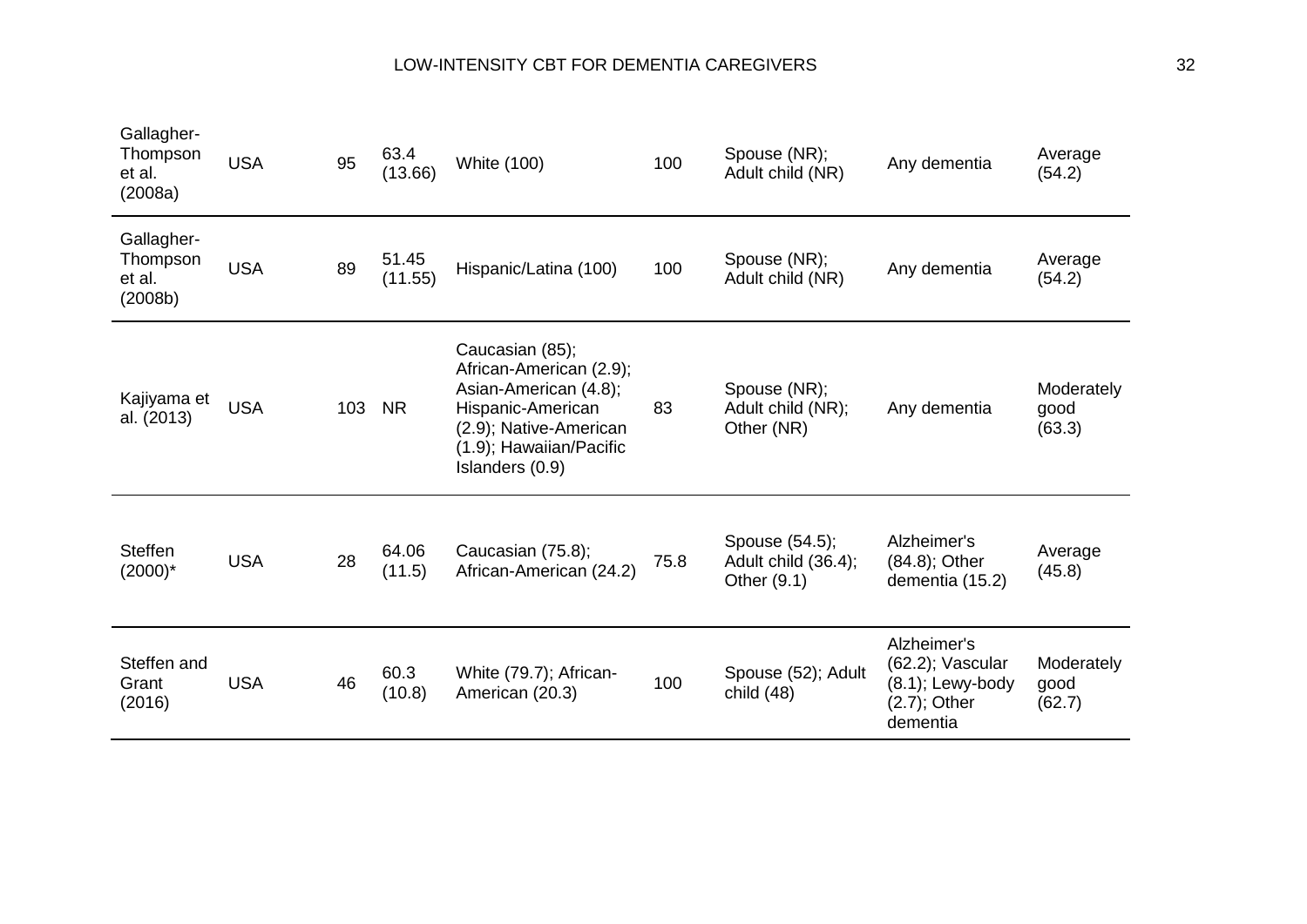| Tremont et<br>al. (2008)             | <b>USA</b> | 33 | <b>NR</b> | <b>NR</b> | <b>NR</b> | Spouse (33); Adult<br>child (21.7)                          | Any dementia | Average<br>(55.9) |
|--------------------------------------|------------|----|-----------|-----------|-----------|-------------------------------------------------------------|--------------|-------------------|
| Villareal-<br>Reyna et al.<br>(2012) | Mexico     | 23 | <b>NR</b> | <b>NR</b> | <b>NR</b> | Adult child (NR);<br>Non-specified<br>family member<br>(NR) | Alzheimer's  | Average<br>(54.2) |

*Note*. \*Composite study combining Steffen 2000a & 2000b; \*\*Steffen 2000a; \*\*\*Steffen 2000b; NR = Not reported.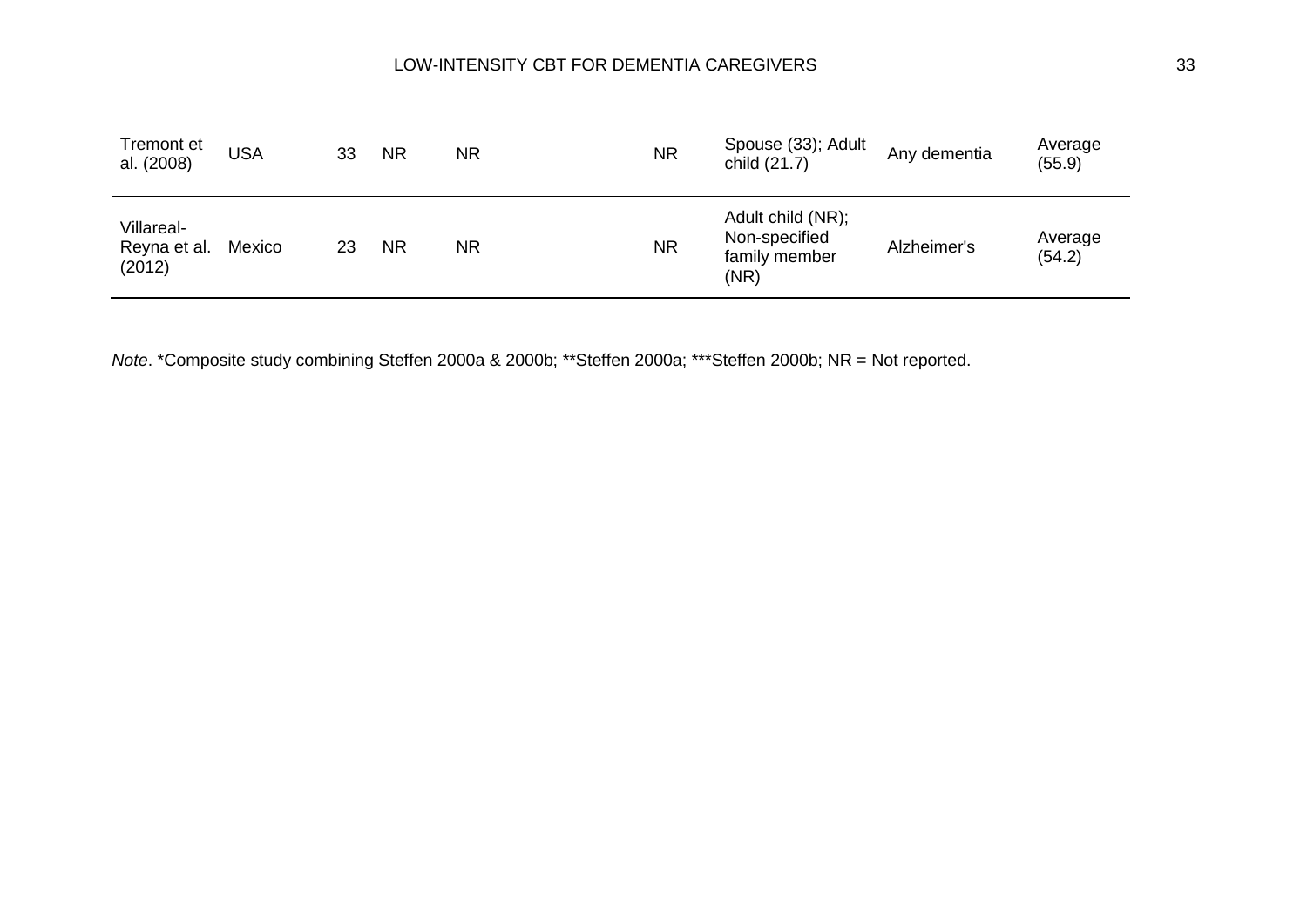| <b>Study ID</b>            | Approach         | <b>Delivery</b><br>format | Delivery method                                                                   | <b>Facilitation type</b>                                                          | <b>Total</b><br>facilitator<br>contact<br>time<br>(hours) | <b>Outcome</b><br><b>instruments</b> | <b>Measurement</b><br>time points    |
|----------------------------|------------------|---------------------------|-----------------------------------------------------------------------------------|-----------------------------------------------------------------------------------|-----------------------------------------------------------|--------------------------------------|--------------------------------------|
| Au et al.<br>(2010)        | CBT-<br>based MC | Group                     | Face-to-face x13 2hr<br>sessions                                                  | Guided by non-CBT<br>licensed facilitators<br>(trainee clinical<br>psychologists) | 26                                                        | CES-D                                | Pre; post                            |
| Beauchamp<br>et al. (2005) | CBT-<br>based MC | Individual                | Computerised<br>programme with no<br>fixed duration,<br>accessed 'as and<br>when' | Self-help                                                                         | 0                                                         | BDI; STAI-S;<br><b>CSI</b>           | Pre; post                            |
| Blom et al.<br>(2015)      | CBT-<br>based MC | Individual                | Computerised x8<br>sessions with email<br>feedback                                | Guided by CBT<br>licensed facilitator<br>(psychologist)                           | <b>NR</b>                                                 | CES-D;<br><b>HADS-A</b>              | Pre; post                            |
| Chang<br>(1999)            | CBT-<br>based MC | Individual                | Telephone & video<br>x8 sessions of varied<br>duration                            | Guided by non-CBT<br>licensed facilitators<br>(nurses)                            | <b>NR</b>                                                 | BSI-A; BSI-<br>D                     | Pre; post; 1-<br>month follow-<br>up |

**Table 2. Characteristics of interventions and outcome measures for each study**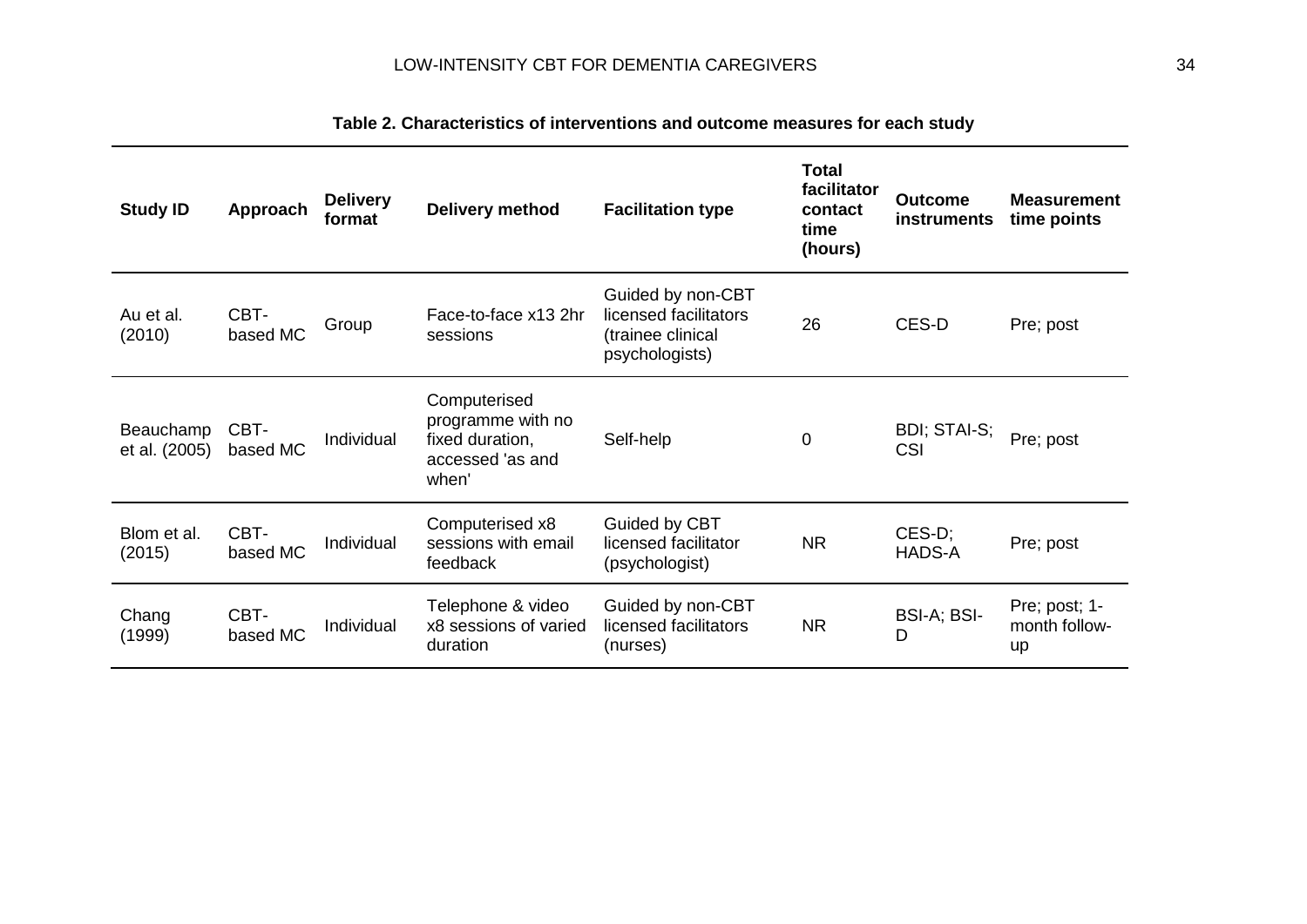| Chiu et al.<br>(2015)                       | CBT-<br>based<br>only | Individual | Face-to-face x3 1hr<br>sessions                                                                                                                                             | Guided by non-CBT<br>licensed facilitators<br>(care co-ordinators with<br>a background in<br>nursing, social work,<br>occupational therapy or<br>physiotherapy) | 3           | ZBI; PSS                  | Pre; post                            |
|---------------------------------------------|-----------------------|------------|-----------------------------------------------------------------------------------------------------------------------------------------------------------------------------|-----------------------------------------------------------------------------------------------------------------------------------------------------------------|-------------|---------------------------|--------------------------------------|
| Dowling et<br>al (2013)                     | CBT-<br>based MC      | Individual | Guided by mixed non-<br><b>CBT</b> licensed &<br>Face-to-face &<br>videoconference x5<br>licensed facilitators<br>1hr sessions<br>(nurse specialists and a<br>psychologist) |                                                                                                                                                                 | 5           | CES-D; ZBI;<br><b>PSS</b> | Pre; post; 1-<br>month follow-<br>up |
| Gallagher-<br>Thompson<br>et al.<br>(2008a) | CBT-<br>based MC      | Group      | Face-to-face x12 2hr<br>sessions                                                                                                                                            | Guided by non-CBT<br>licensed facilitators<br>26<br>(psychology graduates<br>and research fellows)                                                              |             | CES-D: PSS                | Pre; post; 2-<br>month follow-<br>up |
| Gallagher-<br>Thompson<br>et al.<br>(2008b) | CBT-<br>based MC      | Group      | Face-to-face x12 2hr<br>sessions                                                                                                                                            | Guided by non-CBT<br>licensed facilitators<br>(psychology graduates<br>and research fellows)                                                                    | 26          | CES-D; PSS                | Pre, post; 2-<br>month follow-<br>up |
| Kajiyama et<br>al. (2013)                   | CBT-<br>based MC      | Individual | Computerised &<br>bibliotherapy x6<br>modules with no<br>time constraints                                                                                                   | Self-help                                                                                                                                                       | $\mathbf 0$ | CES-D: PSS                | Pre; post                            |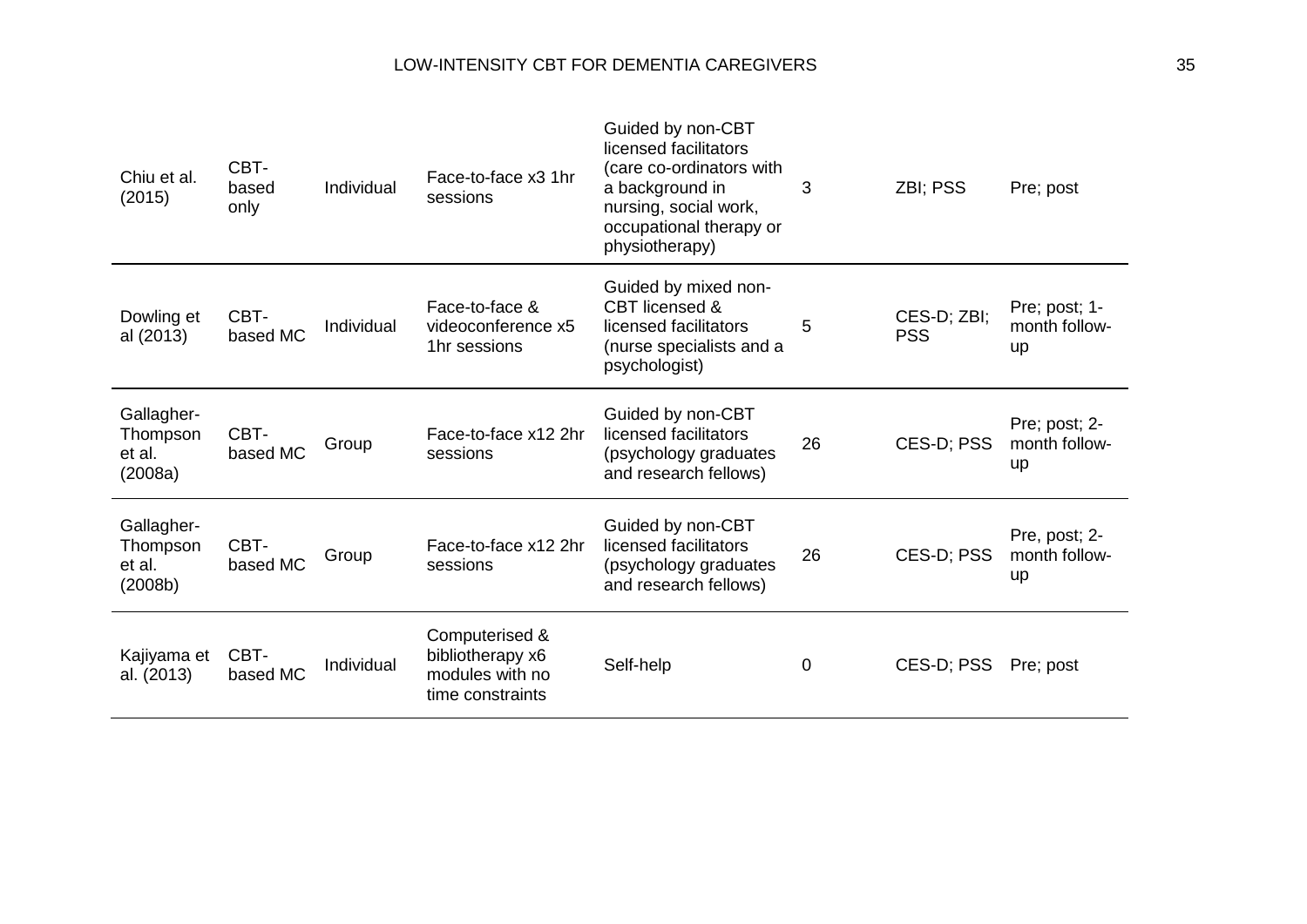## LOW-INTENSITY CBT FOR DEMENTIA CAREGIVERS 36

| <b>Steffen</b><br>$(2000)^*$         | CBT-<br>based<br>only | Individual**<br>Group*** | Telephone & video<br>x8 30min video &<br>20min phone call.**<br>Face-to-face & video<br>x8 90min group<br>including a 30min<br>video within each<br>session*** | Guided by non-CBT<br>licensed facilitators<br>(trainee clinical<br>psychologists)                                                                       | 2.67            | <b>BDI</b>           | Pre; post                            |
|--------------------------------------|-----------------------|--------------------------|----------------------------------------------------------------------------------------------------------------------------------------------------------------|---------------------------------------------------------------------------------------------------------------------------------------------------------|-----------------|----------------------|--------------------------------------|
| Steffen and<br>Grant<br>(2016)       | CBT-<br>based MC      | Individual               | Telephone, video &<br>bibliotherapy x10 30<br>to 50min phone call<br>& x10 30min video<br>with workbook                                                        | Guided by mixed non-<br>CBT licensed &<br>licensed facilitators (x1<br><b>NR</b><br>clinical psychologist, x5<br>non-licensed trainee<br>psychologists) |                 | BDI-II;<br>MAACL-R-A | Pre; post; 6-<br>month follow-<br>up |
| Tremont et<br>al. (2008)             | CBT-<br>based MC      | Individual               | Telephone x23<br>phone calls, with<br>initial calls lasting<br>1hr & follow-up calls<br>lasting 15 to 30mins                                                   | Guided by non-CBT<br>licensed facilitators<br>(counsellor &<br>psychology doctoral<br>student)                                                          | 12              | GDS; ZBI             | Pre; post                            |
| Villareal-<br>Reyna et al.<br>(2012) | CBT-<br>based MC      | Group                    | Face-to-face x8<br>90min sessions                                                                                                                              | Guided by non-CBT<br>licensed facilitators<br>(nurses)                                                                                                  | 12 <sup>2</sup> | <b>ISA</b>           | Pre; post; 1-<br>month follow-<br>up |

*Note*. \*Composite study combining Steffen 2000a & 2000b; \*\*Steffen 2000a; \*\*\*Steffen 2000b; NR = Not reported; CBT = Cognitive-

Behavioural Therapy; MC = Multicomponent; CES-D = Center for Epidemiological Studies Depression Scale; BDI = Beck Depression Inventory;

STAI-S = State-Trait Anxiety Inventory – State subscale; CSI = Caregiver Strain Instrument; HADS-A = Hospital Anxiety and Depression Scale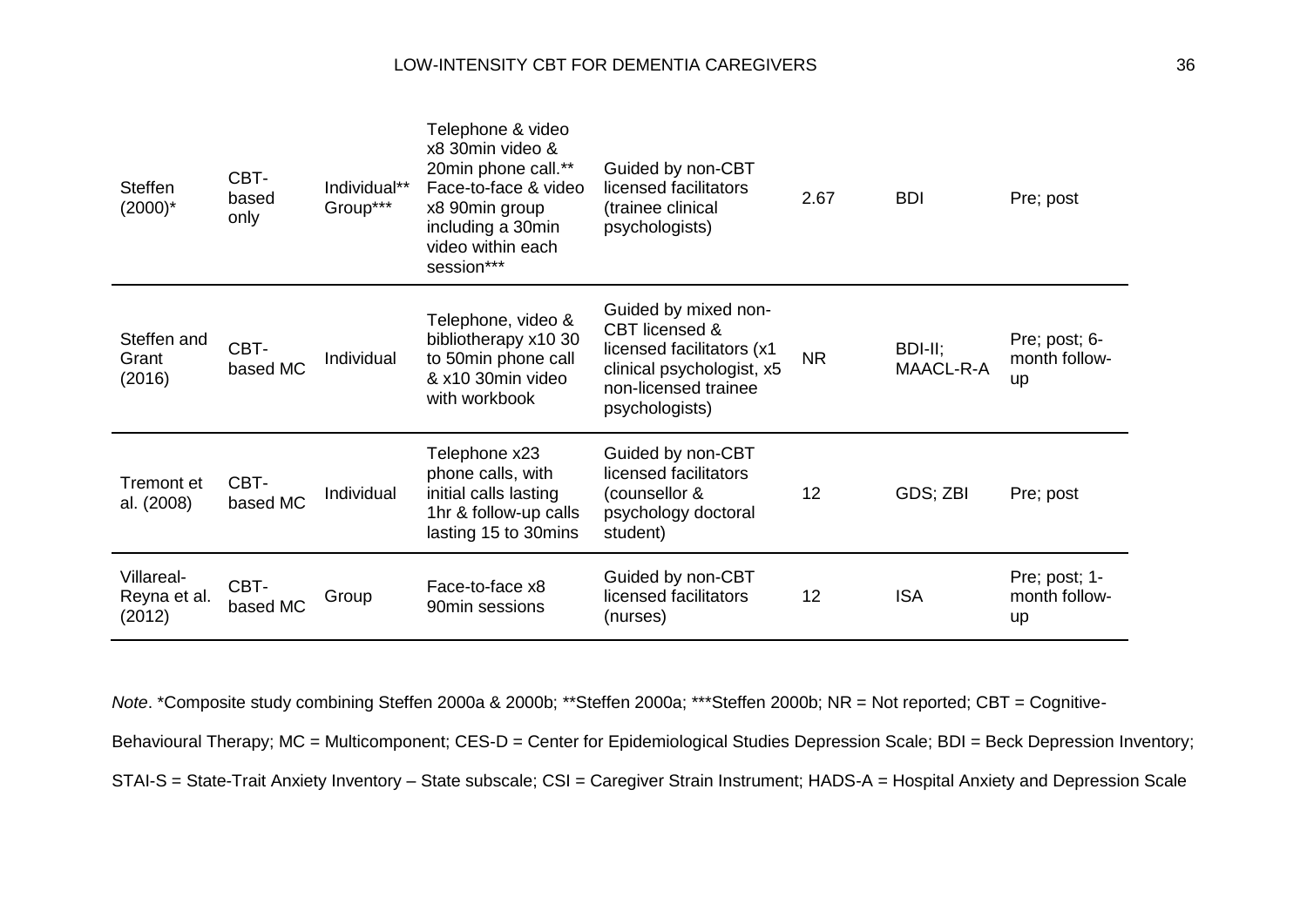## LOW-INTENSITY CBT FOR DEMENTIA CAREGIVERS 37

– Anxiety subscale; BSI-A = Brief Symptom Inventory – Anxiety subscale; BSI-D = Brief Symptom Inventory – Depression subscale; ZBI = Zarit Burden Interview; PSS = Perceived Stress Scale; MAACL-R-A = Multiple Affect Adjective Check-list Revised – Anxiety subscale; GDS = Geriatric Depression Scale; ISA = Inventory of State Anxiety.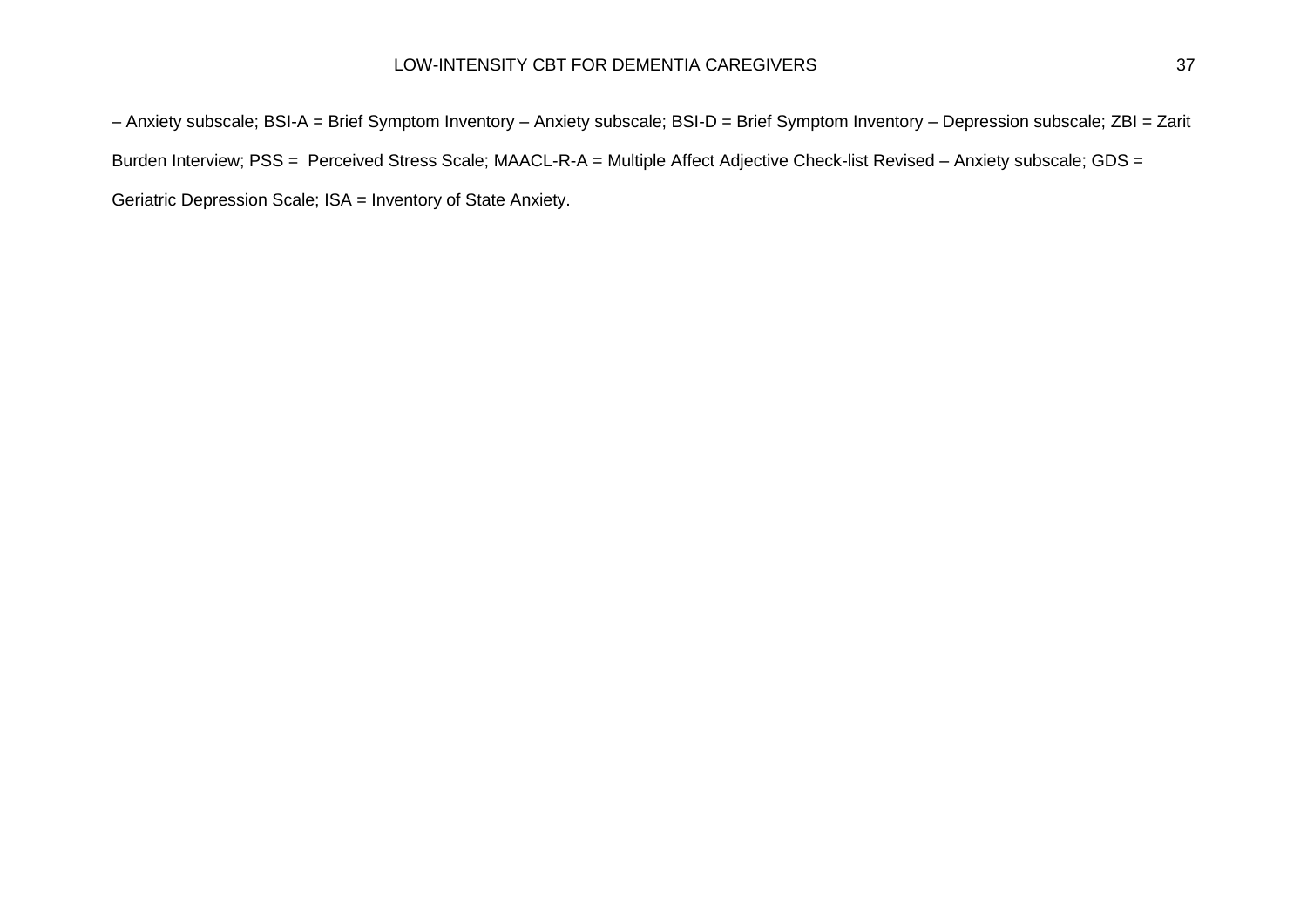# **Table 3. Overview of Intervention Groups and Control Groups for Included Studies**

| <b>Study ID</b>                          | <b>Intervention overview</b>                                                                                                                                             | <b>Control type and Overview</b>                                             |
|------------------------------------------|--------------------------------------------------------------------------------------------------------------------------------------------------------------------------|------------------------------------------------------------------------------|
| Au et al. (2010)                         | 'Coping with Caregiving' comprising a variety of cognitive and behavioural skills<br>and education about dementia caregiving                                             | Waitlist                                                                     |
| Beauchamp et al.<br>(2005)               | Caregiver's Friend: Dealing with Dementia', worksite web-based intervention,<br>including knowledge, cognitive and behavioural skills, and affective learning            | Waitlist                                                                     |
| Blom et al. (2015)                       | Mastery over Dementia' internet intervention, including problem solving, cognitive<br>restructuring, assertiveness training and relaxation                               | Non-active e-bulletins with practical<br>information e.g. holiday breaks     |
| Chang (1999)                             | CBT for CG and cared for person dyads tailored to dressing and eating difficulties                                                                                       | Non-active attention control                                                 |
| Chiu et al. (2015)                       | Problem solving techniques                                                                                                                                               | Treatment as usual                                                           |
| Dowling et al (2013)                     | Life Enhancing Activities for Family Caregivers' using cognitive and behavioural<br>skills to increase positive affect, as well as mindfulness and aultristic behaviours | Non-active attention control                                                 |
| Gallagher-<br>Thompson et al.<br>(2008a) | Coping with Caregiving' comprising a variety of cognitive and behavioural skills<br>and education about dementia caregiving                                              | Non-active empathic telephone calls<br>and postal information about dementia |
| Gallagher-<br>Thompson et al.<br>(2008b) | Coping with Caregiving' comprising a variety of cognitive and behavioural skills<br>and education about dementia caregiving                                              | Non-active empathic telephone calls<br>and postal information about dementia |
| Kajiyama et al.<br>(2013)                | iCare Stress Management' including cognitive and behavioural techniques, as<br>well as information about dementia, behaviour management and communication<br>skills      | Non-active generic education about<br>dementia                               |
| Steffen (2000)*                          | Anger management intervention including tension-reduction strategies, cognitive<br>change strategies and assertion training                                              | Waitlist                                                                     |
| <b>Steffen and Grant</b><br>(2016)       | Teleheath behavioural coaching' including behavioural activation, behaviour<br>management and relaxation                                                                 | <b>Treatment as usual</b>                                                    |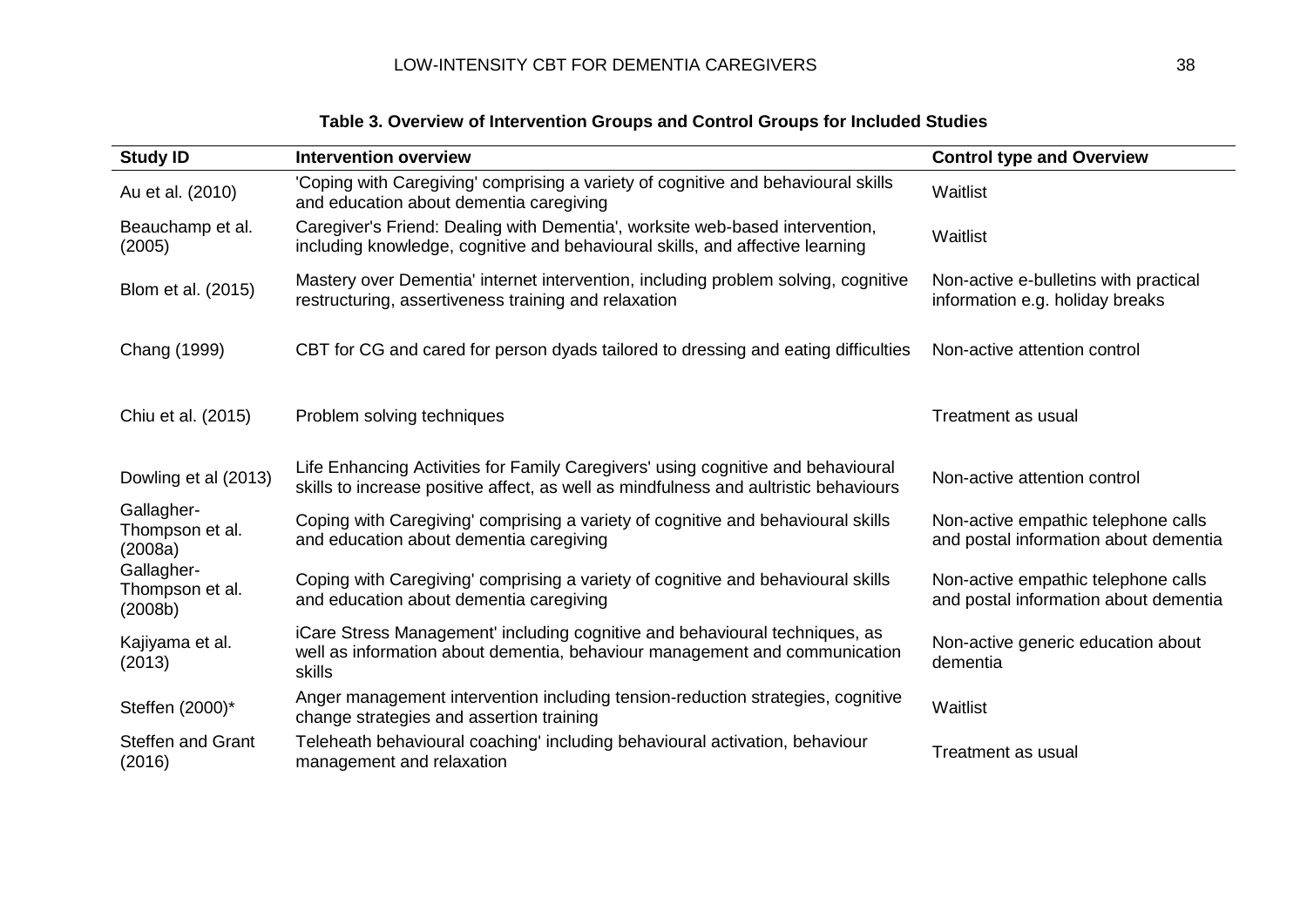| Tremont et al.<br>(2008) | Family Intervention: Telephone Tracking - Dementia' (FITT-D), including active<br>problem solving and facilitating positive changes within the family system | Treatment as usual                    |
|--------------------------|--------------------------------------------------------------------------------------------------------------------------------------------------------------|---------------------------------------|
| Villareal-Reyna et al.   | Cognitive Conduct' including changing dysfunctional thoughts, cognitive-                                                                                     | Non-active 'home accident prevention' |
| (2012)                   | behavioural mood management, and humour/laughter                                                                                                             | information group                     |

*Note*. \*Composite study combining Steffen 2000a & 2000b; \*\*Steffen 2000a; \*\*\*Steffen 2000b; NR = Not reported.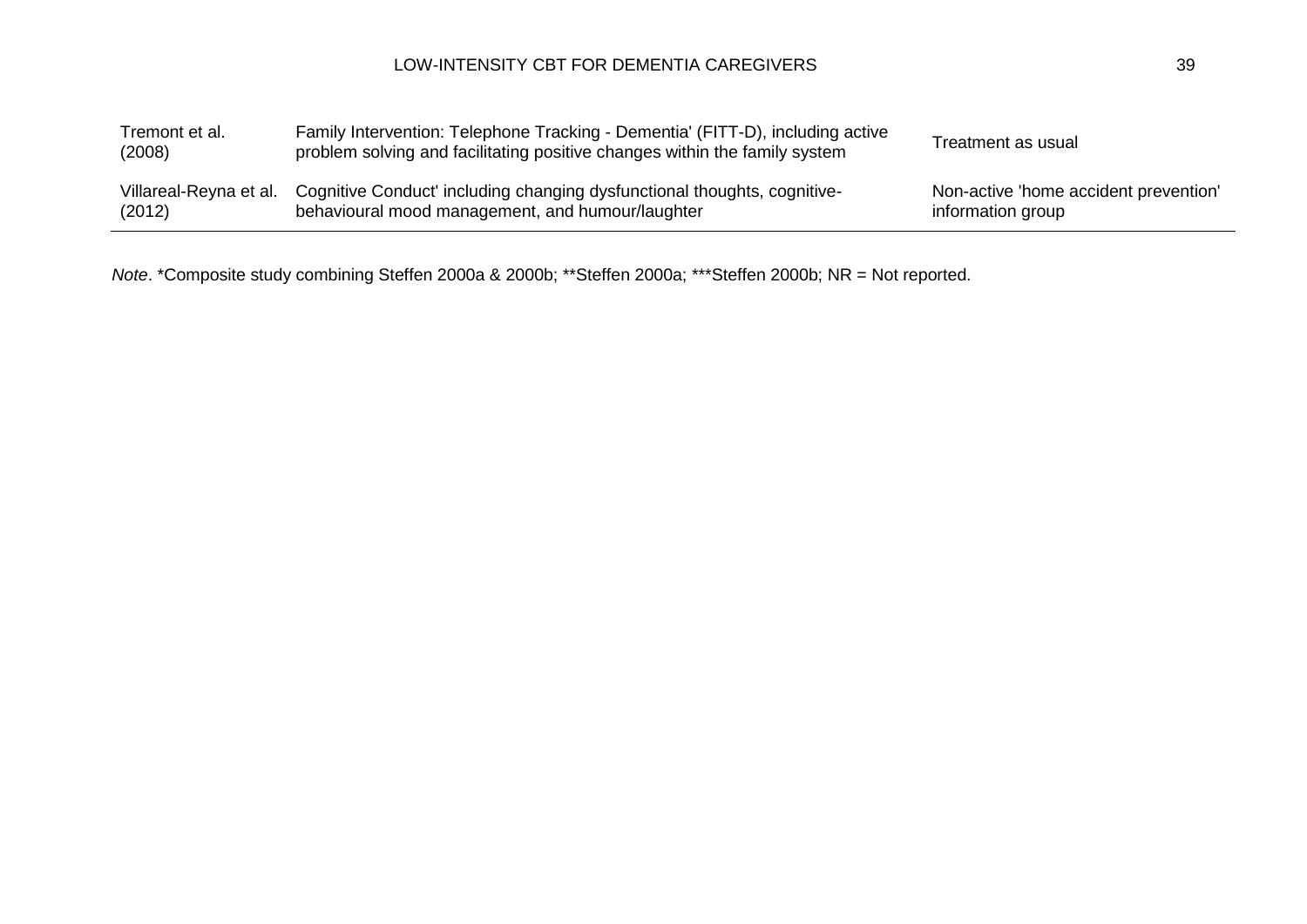|                                             |                                                   |                                                                         |                                        | <b>Outcome Measures</b>            |                                                        |                                     |                                           |                                                              |                                |
|---------------------------------------------|---------------------------------------------------|-------------------------------------------------------------------------|----------------------------------------|------------------------------------|--------------------------------------------------------|-------------------------------------|-------------------------------------------|--------------------------------------------------------------|--------------------------------|
| Study ID                                    | Description<br>of<br>Participants<br>$(max = 10)$ | <b>Definition</b><br>and<br>Delivery of<br>Intervention<br>$(max = 10)$ | Inclusion of<br>Social<br>Significance | Inclusion of<br>Social<br>Validity | Outcome<br><b>Measures</b><br>Total<br>$(max =$<br>12) | Data<br>Analysis<br>$(max =$<br>10) | Intervention<br>Assignment<br>$(max = 8)$ | Overall<br>Quality of<br>Study<br>Conclusions<br>$(max = 2)$ | Total<br>Quality<br>Rating (%) |
| Au et al.<br>(2010)                         | 5                                                 | 5                                                                       | <b>No</b>                              | No                                 | $\overline{\mathbf{4}}$                                | $\sqrt{2}$                          | $\overline{\mathbf{4}}$                   | 1                                                            | Moderately<br>poor (40.7)      |
| Beauchamp<br>et al. (2005)                  | $\overline{2}$                                    | $\overline{2}$                                                          | No                                     | Yes                                | $\mathsf 3$                                            | 3                                   | $\overline{\mathbf{4}}$                   | 1                                                            | Moderately<br>poor (34.7)      |
| Blom et al.<br>(2015)                       | $\overline{7}$                                    | 3                                                                       | No                                     | <b>No</b>                          | $\overline{7}$                                         | $\overline{7}$                      | 5                                         | 1                                                            | Average<br>(57.6)              |
| Chang<br>(1999)                             | $\overline{2}$                                    | 1                                                                       | No                                     | <b>No</b>                          | 4                                                      | $\overline{4}$                      | $\overline{\mathbf{4}}$                   | $\overline{2}$                                               | Moderately<br>poor (33.9)      |
| Chiu et al.<br>(2015)                       | $\overline{2}$                                    | 3                                                                       | <b>No</b>                              | <b>No</b>                          | $\overline{7}$                                         | $\,6$                               | 6                                         | $\overline{2}$                                               | Average<br>(50.8)              |
| Dowling et<br>al. (2013)                    | $\overline{4}$                                    | 3                                                                       | <b>No</b>                              | Yes                                | 5                                                      | $\overline{2}$                      | $\overline{\mathbf{4}}$                   | 1                                                            | Moderately<br>poor (35.6)      |
| Gallagher-<br>Thompson<br>et al.<br>(2008a) | 6                                                 | $\,6$                                                                   | <b>No</b>                              | <b>No</b>                          | $\,6$                                                  | 5                                   | $\overline{\mathcal{A}}$                  | $\mathbf{1}$                                                 | Average<br>(54.2)              |
| Gallagher-<br>Thompson<br>et al.<br>(2008b) | 6                                                 | 6                                                                       | <b>No</b>                              | <b>No</b>                          | 6                                                      | 5                                   | 4                                         | 1                                                            | Average<br>(54.2)              |

# **Table 4. Quality Rating Sub-total Scores for Studies Included in the Second Empirical Paper**